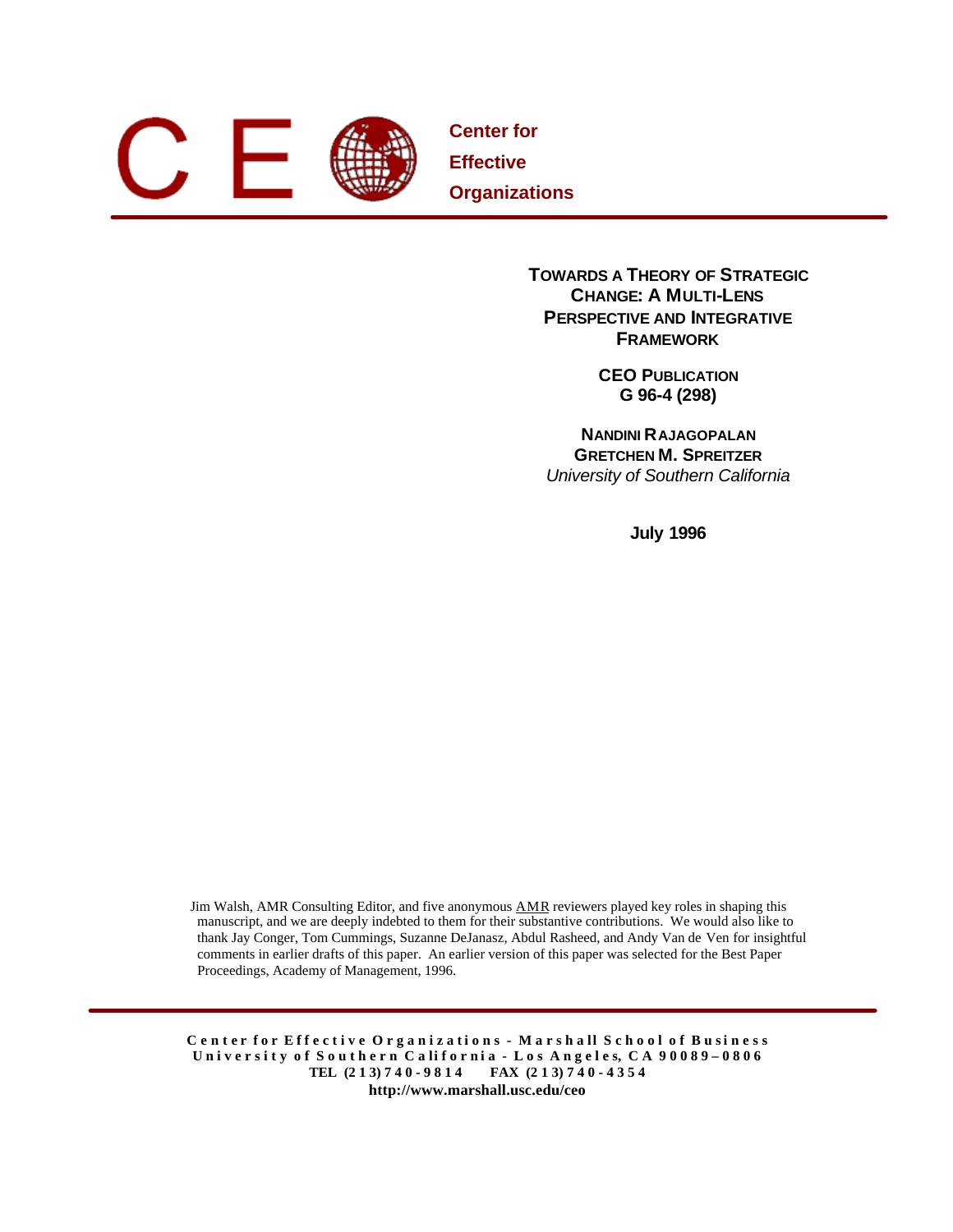## **ABSTRACT**

We provide a comprehensive review of the strategic change literature from three theoretical lenses: the rational, learning, and cognitive lenses. We identify empirical patterns and discuss the theoretical and methodological contributions and limitations of each lens. We address the key methodological issues that hamper integration of these lenses and develop an integrative framework that builds on their theoretical synergies. We note this framework's contributions and present two research questions that provide an agenda for future research.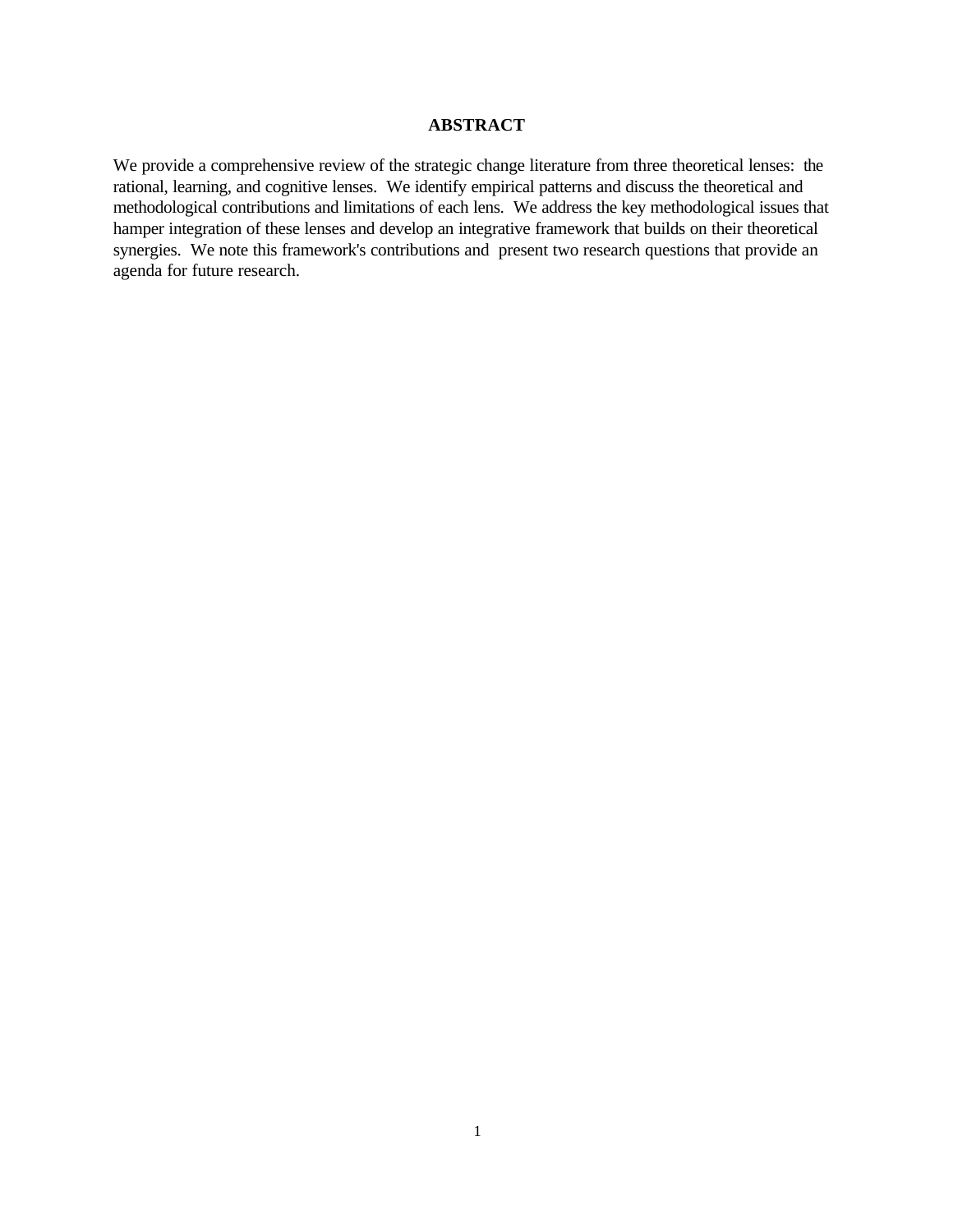The literature on strategic change can be classified into two schools of thought based on underlying research questions and methodologies employed. The first school, the "content" school, focuses on the antecedents and consequences of strategic change, utilizing large samples and statistical methods (e.g., Gibbs, 1993; Ginsberg & Buchholtz, 1990; Oster, 1982). In contrast, the second school, the "process" school, focuses on the role of managers in the strategic change process, utilizing in-depth case studies spanning several years (e.g., Webb & Dawson, 1991; Whipp, Rosenfeld & Pettigrew, 1989).

While potentially relevant to one another, the two schools of thought have evolved independently with little theoretical or empirical synergy, resulting in theoretical and practical gaps in our understanding of strategic change. After two decades of research, perhaps the most telling effects of the divide are a set of contradictory findings, highlighted below, on the antecedents and consequences of strategic change. First, organization size has been found to have positive (e.g., Zajac & Kraatz, 1993) and negative (e.g., Fombrun & Ginsberg, 1990) effects on the likelihood of strategic change. The theoretical quandary of whether firm size is a source of inertia or a source of resources for strategic flexibility remains unanswered. Second, when faced with changes in environmental conditions such as munificence, some organizations change their strategies (e.g., Wiersema & Bantel, 1993) while others do not (e.g., Goodstein & Boeker, 1991). This apparent contradiction begs the question: what role do managers play in deciding whether to initiate strategic changes? Third, strategic change leads to improved performance (e.g., Haveman, 1992) in certain contexts while similar change in different contexts increases the likelihood of organizational failure (e.g., Singh, House, & Tucker, 1986). These ambiguous findings raise an important issue: how can managers influence the change process to realize desired outcomes? Because of the divide between content and process studies, these questions regarding strategic change remain largely unanswered.

The continued accumulation of contradictory findings adds little to our understanding of strategic change. Instead, we need an overarching theoretical framework which integrates the process and content schools of thought in order to take stock of the current body of knowledge and provide an agenda for future research. In this endeavor, we first define the domain of strategic change. We then organize and review the extensive literature on strategic change across three theoretical lenses: the rational, learning, and cognitive lenses. We identify key theoretical linkages, empirical conclusions, and overall strengths and weaknesses of each lens. We provide guidance on the key methodological issues pertinent to the study of strategic change. Integrating the contributions of the three lenses, we then develop a framework that represents a promising beginning towards building a theory of strategic change. Finally, we discuss the theoretical contributions of the integrative framework, and offer two questions which shape an agenda for future research on strategic change.

# **LITERATURE REVIEW: THEORY AND EMPIRICAL EVIDENCE**

### **Strategic Change: Defining the Domain**

Strategic change can be defined as a difference in the form, quality, or state over time (Van de Ven & Poole, 1995) in an organization's alignment with its external environment. An organization's alignment with its external environment is defined as the "fundamental pattern of present and planned resource deployments and environmental interactions that indicates how the organization will achieve its objectives" (Hofer & Schendel, 1978: 25). Changes in this alignment encompass (a) changes in the content of a firm's strategy as defined by its scope, resource deployments, competitive advantages, and synergy (Hofer & Schendel, 1978) and (b) changes in external environment and organization brought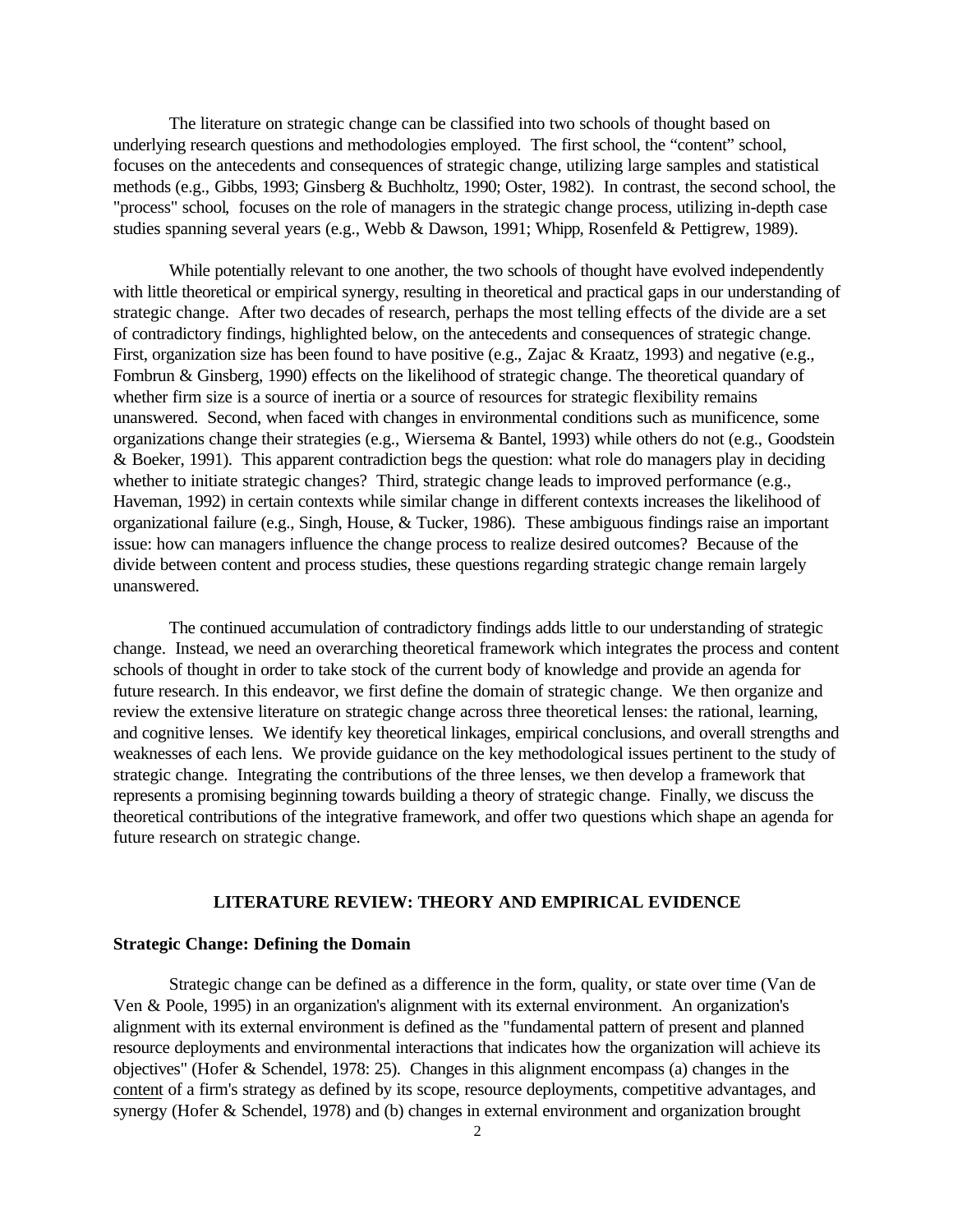about to initiate and implement changes in the content of strategy. Furthermore, changes in such alignment can occur at the business, corporate, and collective levels of the organization (Fombrun, 1993; Ginsberg, 1988). However, organizational changes which do not result in changes in the content of a firm's strategy are not included within the domain of strategic change.

Our definition of strategic change draws upon three distinct theoretical lenses: the rational, learning, and cognitive lenses. In general, the rational lens captures the theoretical models implicit in the "content" school while the learning and cognitive lens are found primarily in the "process" school of strategic change. Furthermore, while these three lenses reflect the underlying theoretical models embedded in empirical strategic change research, they are also consistent with well-established theoretical models in the broader strategy literature (Allison, 1971; Chaffee, 1985; Mintzberg, 1990b). All three lenses include changes in the content of strategy within the scope of strategic change; furthermore, the learning and cognitive lenses broaden their definition to include the organizational and environmental changes brought about to initiate and implement changes in the content of strategy.

In the next section, we review the strategic change literature through the three lenses and reflect upon key theoretical and methodological differences across the lenses. The Appendix provides a brief description of our classification process and the list of empirical studies classified within each of the theoretical lenses reviewed in the next section.

### **A Rational Lens on Strategic Change: Theoretical Linkages and Empirical Evidence**

Strategic change as modeled in the rational lens is shown in Figure 1. It is a sequential, planned search for optimal solutions for well-defined problems (Ansoff, 1965; Mintzberg, 1990a) based on *previously* defined firm objectives. Rational managers optimize performance by establishing a fit between the firm and its environment through the creation and implementation of a strategic vision.

Strategic change is defined as a *unitary* concept measured through *discrete* changes in a firm's business, corporate or collective strategies. "Business-level changes are meant to improve the competitiveness of a firm's individual business units, corporate-level changes address the diversity of businesses under the corporate umbrella, and collective-level changes explore the relative merits of forming relationships with rivals, suppliers, distributors, and other firms" (Fombrun, 1993: 159-160). Operational measures reflect the likelihood (i.e., whether the strategy changed), direction (i.e., change from one strategic type to another (e.g., Prospector to Defender)), and/or magnitude or degree of change (e.g., amount of diversity in the portfolio) in these strategies.

The environment is assumed to be objectively determined and manifested as a source of threats and opportunities (Chaffee, 1985). Immutable by managerial actions, environmental conditions are assumed to directly influence changes in the content of strategy (link 1) through a deliberate analysis of strategic alternatives (Ansoff, 1965). Also assumed to be objectively determined, organizational factors associated with inertia are considered "weaknesses" which inhibit change, and factors contributing to flexibility are considered "strengths" which support the need for change (link 2). The rational perspective suggests that firms change strategies mainly to improve their economic performance (link 3). Finally, Links 1a, 2a and 3a reflect feedback links which are examined in longitudinal studies. The twenty-eight studies classified within the rational lens (see Appendix) are reviewed below.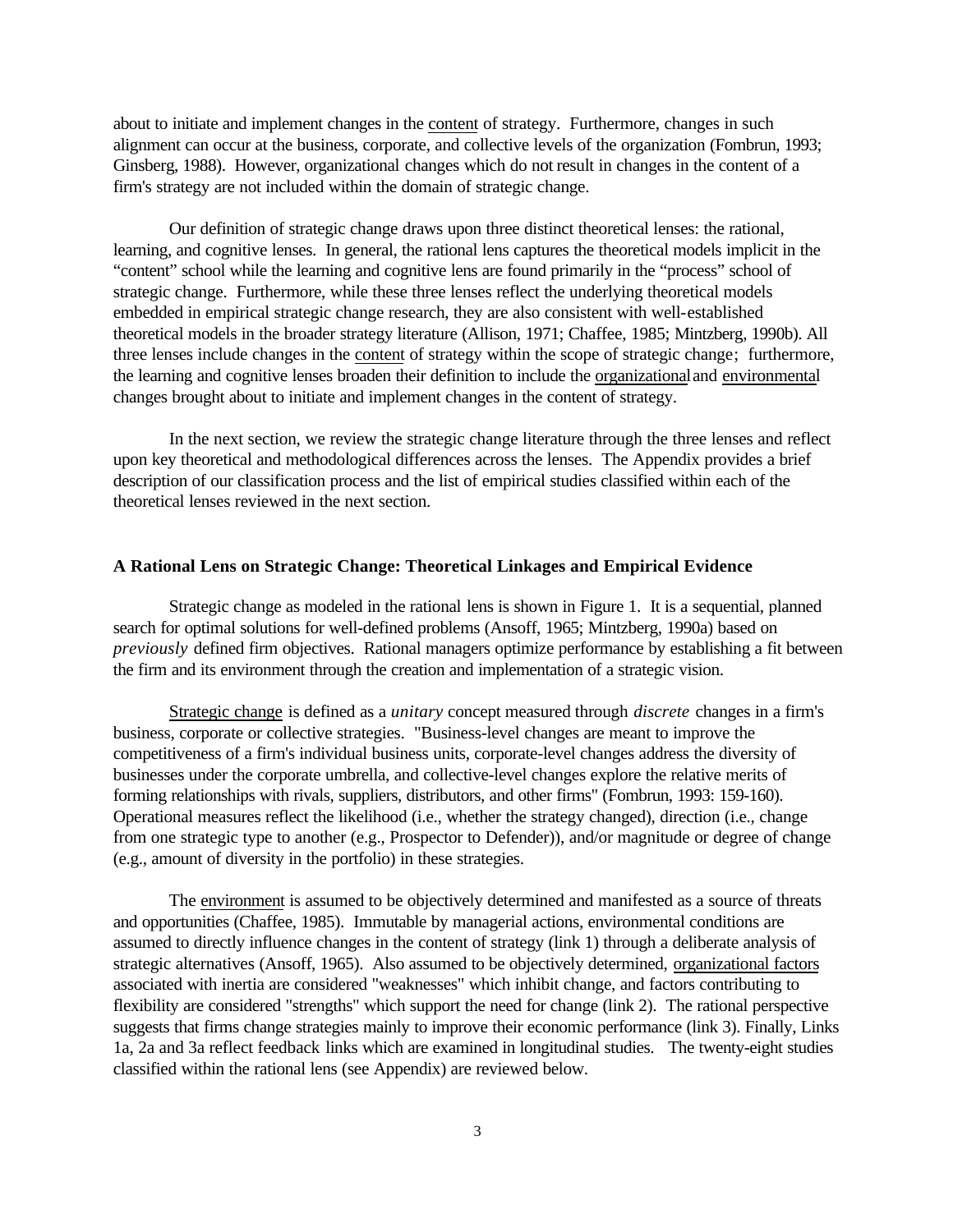#### **Figure 1**

#### **Strategic Change: A Rational Lens**



**Environmental Context and Changes in the Content of Strategies**. Our review of link 1 studies focuses on those environmental variables (munificence, uncertainty, and specific shifts such as deregulation) which have been examined in more than one study so that comparisons can be made. The relationship between munificence and changes in the content of strategies is ambiguous. While some studies found that munificence led to higher magnitude changes in strategies (Wiersema & Bantel, 1993; Ginsberg & Buchholtz, 1990), other studies found that munificence led to lower magnitude changes in strategies (Harrigan, 1981; Zajac & Kraatz, 1993), and still others found no relationship (Goodstein & Boeker, 1991). What might explain these conflicting findings? First, different operationalizations of the munificence construct were used across the studies: market saturation (Ginsberg & Buchholtz, 1990), industry growth rates (Zajac & Kraatz, 1993), future demand (Harrigan, 1981), and degree of competition (Goodstein & Boeker, 1991). In a broader review of munificence, Castrogiovanni (1991) found that munificence has been used to refer to at least three distinct sets of concepts: capacity, growth/decline, and opportunity/threat. Because there is little theoretical reason to expect these different measures to be correlated, cumulative theory building based on one set of munificence measures may be inappropriate (Boyd, Dess & Rasheed, 1993). Second, the specific operationalizations of changes in the content of strategies differed across these studies: likelihood and direction of change (Zajac & Kraatz, 1993) and changes in magnitude (Goodstein & Boeker, 1991; Ginsberg & Buchholtz, 1990).

The effects of uncertainty or instability are also mixed. While Wiersema & Bantel (1993) found that instability led to a higher magnitude of changes in corporate level strategies, Fombrun & Ginsberg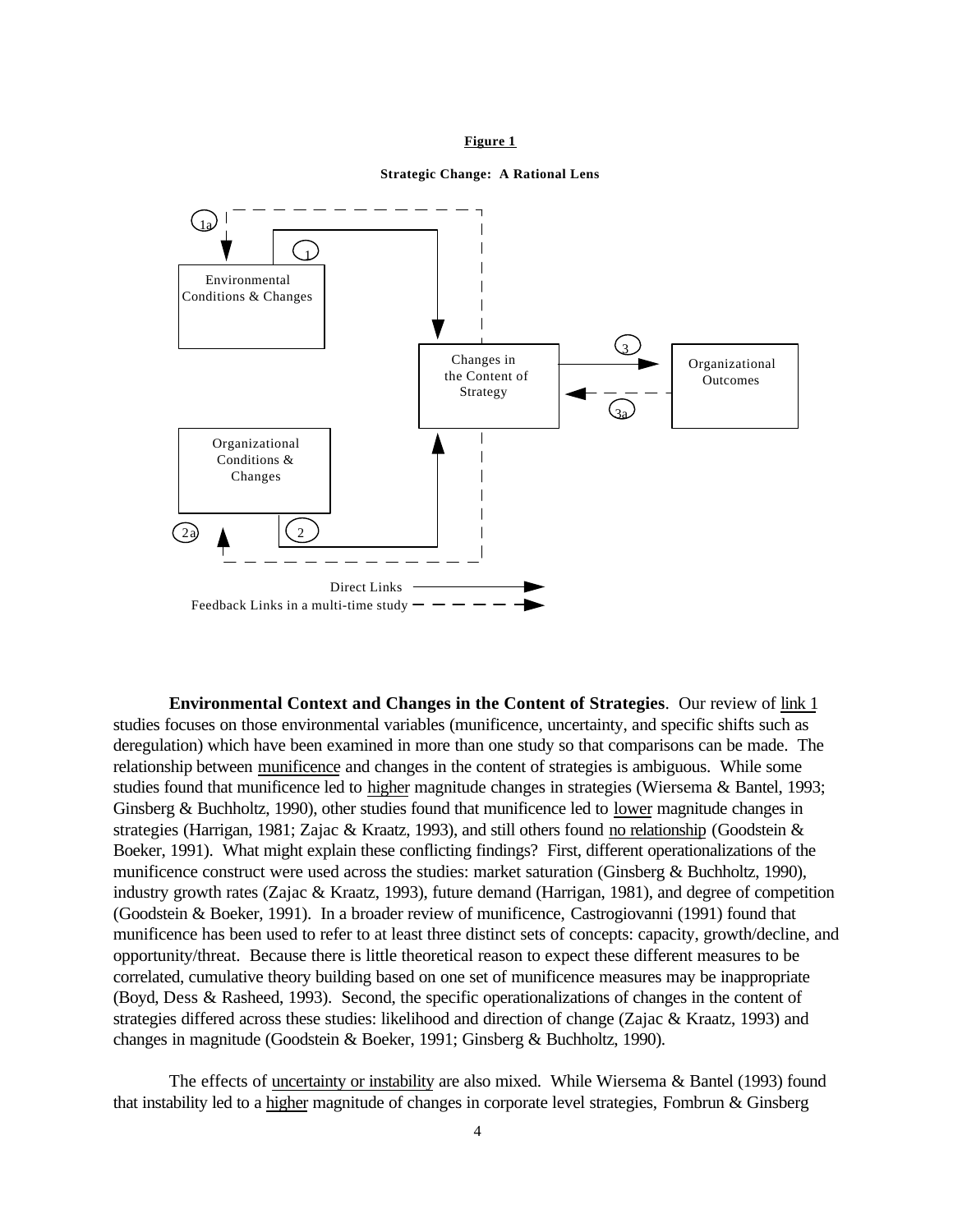(1990) found a curvilinear relationship between volatility and changes in corporate aggressiveness. Using a multi-dimensional operationalization of uncertainty, Birnbaum (1984) found that competitive uncertainty increased the adoption of less risky strategies at both the corporate and business levels but that regulatory and customer uncertainty influenced changes in strategies indirectly through their effects on competitive uncertainty. These results indicate that uncertainty has multiple dimensions and that utilizing a single measure to capture this construct may yield incomplete results (Boyd, et al., 1993).

More consistent findings are found in cross-sectional studies examining the impact of specific environmental events, especially deregulation, on changes in the direction of firm strategies. Several studies found that deregulation or specific regulatory changes were positively related to changes in firm strategies (Corsi, Grimm, Smith & Smith, 1991; Ginsberg & Buchholtz, 1990; Ginn, 1990; Goodstein & Boeker, 1991; Haveman, 1992; Smith & Grimm, 1987; Zajac & Shortell, 1989). In response to deregulation, these studies found that firms pursuing defender-like, efficiency-oriented, or less focused strategies tended to change to more prospector-like, more innovative, or more focused strategies. In contrast, in a longitudinal study, Kelly and Amburgey (1991) found that deregulation was associated with reduced likelihood of changes in both business and corporate-level strategies. Kelly and Amburgey (1991), however, controlled for prior experience with strategic change which constrained the direction of subsequent changes in strategies. These results suggest that the effects of deregulation may be sensitive to the research design and the control variables included in testing the models.

**Organizational Context and Changes in the Content of Strategies.** Like the findings on link 1, the numerous studies that examine link 2 also have equivocal findings. We focus our review on variables which have been examined in at least two studies (firm size, age, prior performance, prior strategy, top management characteristics and governance structures) to enable us to identify patterns and contradictions. First, the findings on firm size are ambiguous. Some studies found that size had positive effects on the changes in business level strategies (Birnbaum, 1984; Zajac & Kraatz, 1993), while others found more negative effects: Fombrun and Ginsberg (1990) found that size reduced the likelihood of strategic change at the corporate level, Ginsberg and Buchholtz (1990) found that size increased the time taken to change business level strategies, and Grimm, Corsi, and Smith (1993) found that size decreased the likelihood of changes in business level strategies. Still others found no effects at either the corporate or business levels (Kelly & Amburgey, 1991; Ginn, 1990; McCutchen, 1993).

Similar ambiguous effects are also evident for firm age. Age increased the magnitude of change (Boeker, 1989) and likelihood of change (Singh, et al., 1986) in some studies, but decreased the likelihood of change (Kelly & Amburgey, 1991), and increased the time taken to change strategies in others (Ginsberg & Buchholtz, 1990). Zajac and Kraatz (1993) found mixed effects for age depending upon the specific types of changes in strategies. The equivocal effects for size and age can be attributed to different operationalizations of changes in strategies (e.g., likelihood, magnitude, direction, timing), different research designs, and different control variables (e.g., prior performance, age, and ownership structures).

Similar contradictions are also evident in the findings on past performance. Some studies found no effects of past performance: Grimm, et al., (1993) found that past performance had no influence on the likelihood and direction of changes in business level strategies and Oster (1982) found that prior performance was not related to the direction and magnitude of changes in strategic group membership. Other studies found that poor past performance was related to larger magnitude of changes in business level strategies (Boeker, 1989; Graham & Richards, 1979; Zajac & Kraatz, 1993). Another found a curvilinear relationship between past performance and changes in corporate aggressiveness (Fombrun &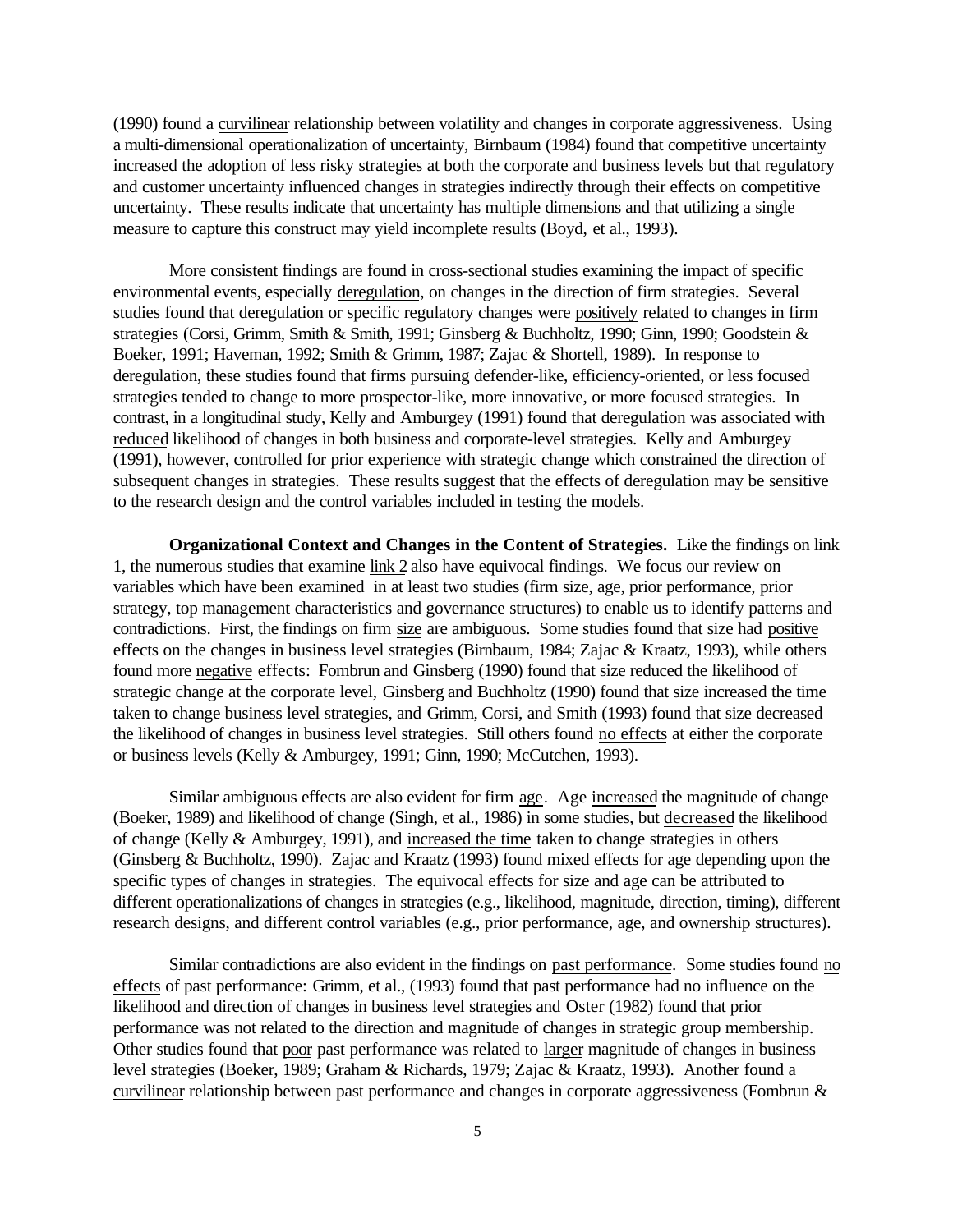Ginsberg, 1990). In addition to the methodological reasons noted above for size and age, these findings could also be confounded by the different measurement range for the prior performance variable used across these studies (Hunter & Schmidt, 1990).

More consistent findings are found for prior strategy. In deregulating industries, prior strategy was found to be related to the likelihood and direction of changes in business level strategies (Haveman, 1992; Ginn, 1990; Grimm, et al., 1993; Kelly & Amburgey, 1991; Zajac & Shortell, 1989). Firms moved towards more innovative and more focused strategies if their prior strategies were less innovative and less focused. However, where the prior strategy was embedded in the firm since its founding (Boeker, 1989) or was associated with major resource commitments (Fombrun & Ginsberg, 1990), it significantly reduced the magnitude of subsequent changes.

Studies on top management characteristics also have more consistent findings. While top managers' age and tenure reduced the likelihood of change (Grimm & Smith, 1991; Wiersema & Bantel, 1992), changes in the composition of the top management team were associated with more likelihood of changes in strategies (Graham & Richards, 1979) and changes of greater magnitude (Goodstein & Boeker, 1991; Wiersema, 1992).

The final set of findings on Link 2 relate to various measures of corporate governance (e.g., board diversity and ownership structures). These patterns are more tentative because this stream of research is just beginning to emerge. Goodstein and Boeker (1991) and Goodstein, Gautam and Boeker (1994) found a positive relationship between board diversity and likelihood of changes in business strategies; Gibbs (1993) also found that increased outsider power was associated with increased magnitude of changes in corporate strategies. However, results are mixed on stock ownership. Bethel and Liebeskind (1993) found that increases in outsider ownership increased the likelihood of strategic change, but Gibbs (1993) found that increases in insider equity ownership led to increased strategic change, and Boeker (1989) found that managerial ownership at founding was a strong predictor of subsequent changes in strategy. Grimm, et al. (1993) found no relationship between ownership structures and changes in strategy.

**Strategic Change and Organizational Outcomes.** Except for one study which examined a non-economic outcome (Wiersema & Bantel (1993) examined TMT turnover), rational lens studies have focused almost exclusively on financial performance (measures included operating ratio, ROA, ROI, growth, productivity, production time, etc.) or organizational survival in examining link 3. In spite of the large samples and statistical methods used in these studies, link 3 findings are also equivocal. In some studies, strategic change enhanced financial performance (Hambrick & Schecter, 1983; Haveman, 1992; Zajac & Kraatz, 1993) and the likelihood of firm survival (Haveman, 1992). In other studies, similar strategic changes reduced financial performance (Graham & Richards, 1979; Jauch, Osborne, & Glueck, 1980) and the likelihood of firm survival (Singh, et al., 1986). Yet another set of studies found either no relationship (Zajac & Shortell, 1989; Kelly & Amburgey, 1991) or mixed relationships (Smith & Grimm, 1987) between the direction of strategic change and firm profitability. Finally, Hambrick and Schecter (1983) found that the relationship between changes in strategy and improved financial performance was contingent on the type of change and type of industry environment.

Several methodological reasons may account for these contradictions. First, changes in strategy were operationalized differently across these studies; the direction and magnitude of changes may both need to be examined to assess performance effects (e.g., if the change is of a large magnitude but in the wrong direction, it may result in poorer economic performance). Second, most studies examined economic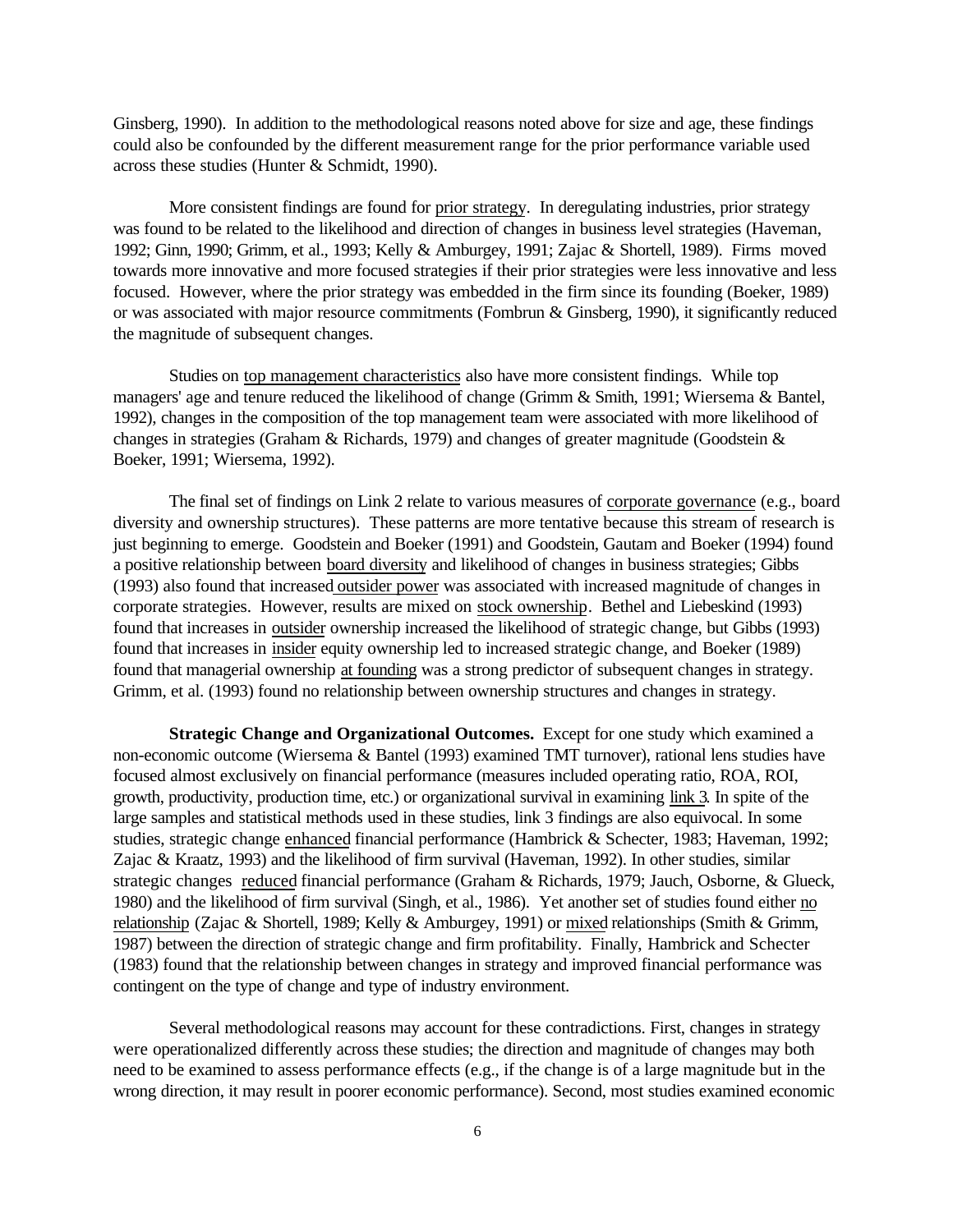outcomes utilizing cross-sectional data; as noted by Ginsberg (1988), performance changes stemming from current changes in strategy may exhibit lagged effects, which can only be captured if data are collected over longer time periods. Third, complex interactions between environmental/organizational variables and changes in strategy may not be completely captured in these studies due to the narrow definition of strategic change (i.e., changes in the content of strategy alone).

**General Conclusions from the Rational Lens.** The large number of studies grounded in the rational lens brings particular strengths to our understanding of strategic change. First, these studies use large samples and explicit operationalizations of environmental/organizational antecedents and changes in the content of strategy, facilitating comparability across studies. Second, recent studies (e.g., Ginsberg & Buchholtz, 1990; Kelly & Amburgey, 1991) use more dynamic time series and event history analyses which explain not only the likelihood and direction of change but also the timing. Third, these studies are concerned not only with understanding the antecedents to strategic change but also its performance effects.

In spite of these strengths, the rational lens has provided little cumulative knowledge on strategic change due to both theoretical and methodological problems. From a theoretical perspective, the contradictions identified in our review may stem from under-specified models. First, the rational lens treats the role of managerial actions and cognitions as a "black box". Such managerial processes, "namely the socio-cultural and symbolic processes which preserve current ways of doing things, the cognitive bounds of those who take and influence decisions, and the importance of political processes," are central to the strategic change process (Johnson, 1992: 34). The equivocal findings on context make us wonder about the role that managers play in shaping the need for change and reducing resistance to it.

Second, most studies within this lens conceptualized strategic change as a unitary concept (i.e., operationalizing change solely in terms of the magnitude, likelihood, or direction of changes in the content of strategy) and then attempted to link those changes to variations in performance. However, performance is affected not only by changes in the content of strategies but also by the organizational/ environmental changes brought about to implement the new strategy. Because such changes are not captured by the rational lens, studies relating changes in the content of strategies directly to firm performance may reflect an underspecified model. Finally, in spite of its focus on performance outcomes, the rational lens has limited normative usefulness because the context is assumed to be deterministic and immutable, and managers have little scope for experimentation and learning. Consequently, this lens offers little guidance to managers seeking to intervene in the change process to enhance effectiveness.

Three methodological problems also plague rational lens studies. First, while rational lens studies make explicit their definitions of research constructs, there is little agreement on the specific operationalizations of environmental/organizational antecedents or changes in the content of strategies. For example, while some studies measured only the likelihood of change, others measured the direction and the magnitude of change. As noted by Boyd, et al., (1993), theoretically valid relationships may not be supported by empirical data due to a lack of correspondence between a theoretical construct and its operational measure; this problem is particularly evident in the diverse measures used to capture the same environmental antecedents. Second, research in this lens suffers from aggregation problems (Boyd, et al., 1993). Most studies measured environmental conditions at an industry level while changes in strategy were measured at a firm level. Because environmental effects are not likely to impact firms in a homogenous manner, these differences in the levels of construct operationalization may also confound empirical findings.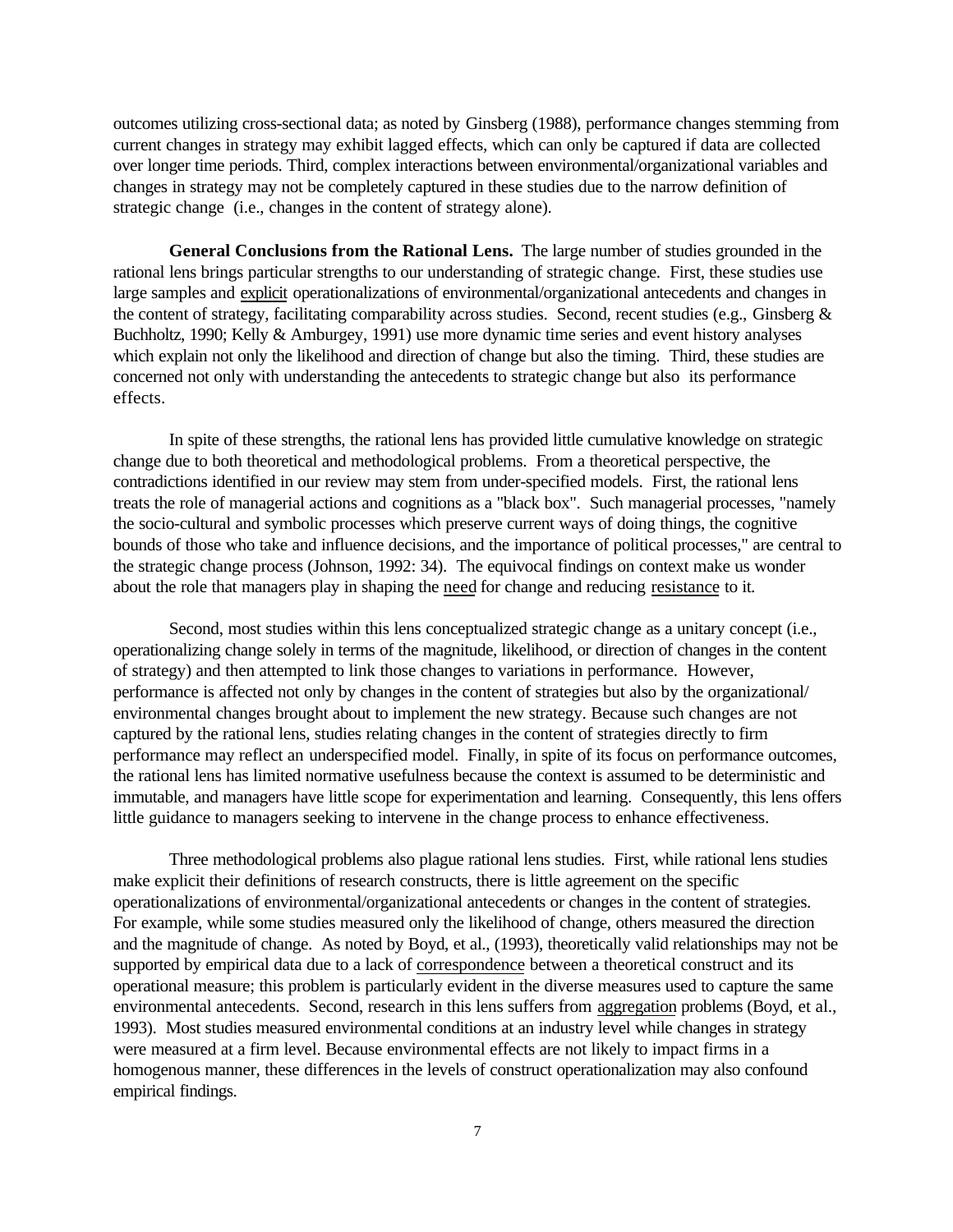Third, there is little agreement on the domain of environmental/organizational antecedents of strategic change as reflected in the different control variables found across studies. This inconsistent use of control variables is particularly problematic in understanding the performance outcomes of strategic change because firm performance can be affected by various extraneous forces which are not always controlled for across studies. The learning lens, discussed next, begins to address some of the theoretical limitations of the rational lens, but also brings new methodological problems.

#### **A Learning Lens on Strategic Change: Theoretical Linkages and Empirical Evidence**

In contrast to the rational lens, the learning lens views strategic change as an iterative process; managers effect changes through a series of relatively small steps designed to probe the environment and the organization. These "learning" steps can result in major and minor changes to the content of a firm's strategy. More completely specified than the rational lens, the learning lens accords a central role to managerial actions in the strategic change process as modeled in Figure 2.

#### **Figure 2**

**Strategic Change: A Learning Lens**



Other features of the learning lens are also different from the rational lens First, strategic change is defined as the combination of changes in the content of strategy (like the rational lens) as well as changes in environmental/organizational conditions brought about by managerial actions in the process of change. Consistent with past literature (Hart & Banbury, 1994), managerial actions capture who is involved and in what manner. Specifically, managerial actions reflect behaviors that shape and are shaped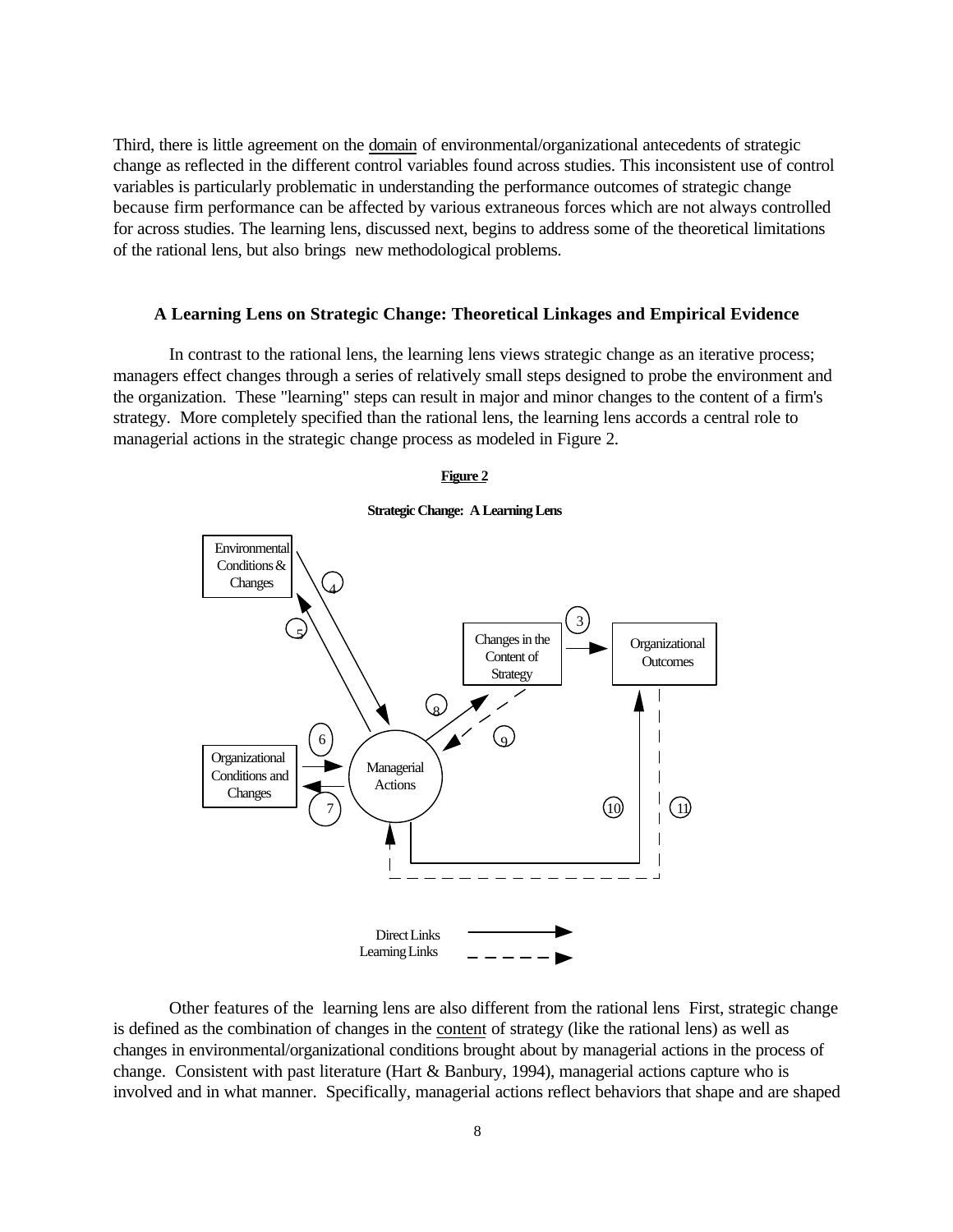by the environment (links 4 and 5), the organization (links 6 and 7), and the content of strategy (links 8 and 9). Thus, the learning lens adopts a more holistic definition of strategic change than the rational lens.

Second, the environmental/organizational context, rather than being objectively determined as in the rational lens, is assumed to be uncertain and dynamic (Quinn, 1980). The environment is a source of information uncertainty and cause-effect ambiguity. Managers attempt to understand an ambiguous environment through a series of iterative actions (e.g., information gathering) that are aimed not only at understanding the external context (link 4) but also at influencing it proactively (link 5) (Koberg, 1987; Lant & Mezias, 1992). Similarly, the organization is viewed as a political context (Quinn, 1980) which influences the need for, and resistance to, strategic change. Changes in organizational conditions (e.g., declining performance) trigger managerial actions (e.g., information gathering) aimed at understanding the extent of threat/opportunity (link 6). However, the opportunities and constraints posed by organizational conditions can also be shaped by managers (link 7) through tactics aimed at such things as managing coalitions and minimizing political exposure (Mintzberg & Waters, 1982; Simons, 1994). In this way, managerial actions can shape resistance to, or create the need for, change (Staw, Sandelands, & Dutton, 1981). Thus, the context, rather than directly influencing strategic change, is assumed to influence a set of intervening managerial actions which contribute to changes in the content of strategy (link 8) along with changes in the organization (link 7) and the environment (link 5).

Third, strategic change is not viewed as linear, but as evolutionary and iterative as managers learn from their experiences (Yetton, Johnston, & Craig, 1994). Links 9 and 11 indicate that managerial learning occurs as changes in the content of strategy are implemented, one step at a time, and change outcomes are assessed. Finally, in contrast to the rational lens, outcomes (both economic and noneconomic) follow not only from changes to the content of strategy (link 3) but also directly from managerial actions (link 10).

The fifteen studies grounded in the learning lens are identified in the Appendix and reviewed below. In addition, of the eight multi-lens studies classified in the Appendix, seven studies employed a learning lens in conjunction with other lenses; findings on links relevant to the learning lens are discussed here as well. In the learning lens, strategic change is generally described as continuous (evolutionary/incremental) or discontinuous (revolutionary/transformational) (e.g., Meyer, Brooks & Goes, 1990; Yetton, et al., 1994). Evolutionary changes reinforce the firm's existing strategy and internal organizational conditions whereas revolutionary changes involve significant breaks from past strategy and include major organizational changes as well (Tushman, Virany, & Romanelli, 1985; Lant, Milliken & Batra, 1992). However, very few studies explicitly distinguished changes in the content of strategy from the overall pattern of managerial actions.

**Environmental Context and Managerial Actions.** Two tentative conclusions can be drawn about link 4. First, changes in specific environmental conditions such as the availability of a new technology (Yetton, et al., 1994), the emergence of new competitors (Huff, Huff, & Thomas, 1992; Grinyer & McKiernan, 1990) and declining demand (Schendel, Patton, & Riggs, 1976) as well as changes in overall environmental conditions such as environmental volatility/dynamism (Lant, et al., 1992; Miller & Friesen, 1980a; 1980b) often lead to managerial actions aimed at developing a better understanding of the environment and its impact on the organization. Such actions include a more active monitoring of the environment (Gersick, 1994), information gathering (Calori & Atamer, 1990; Simons, 1994; Yetton, et al., 1994), and employment of comprehensive search mechanisms (Lant  $&$  Mezias, 1992). These actions are aimed at reducing the uncertainty stemming from the environment and contribute to a more focused agenda for strategic change.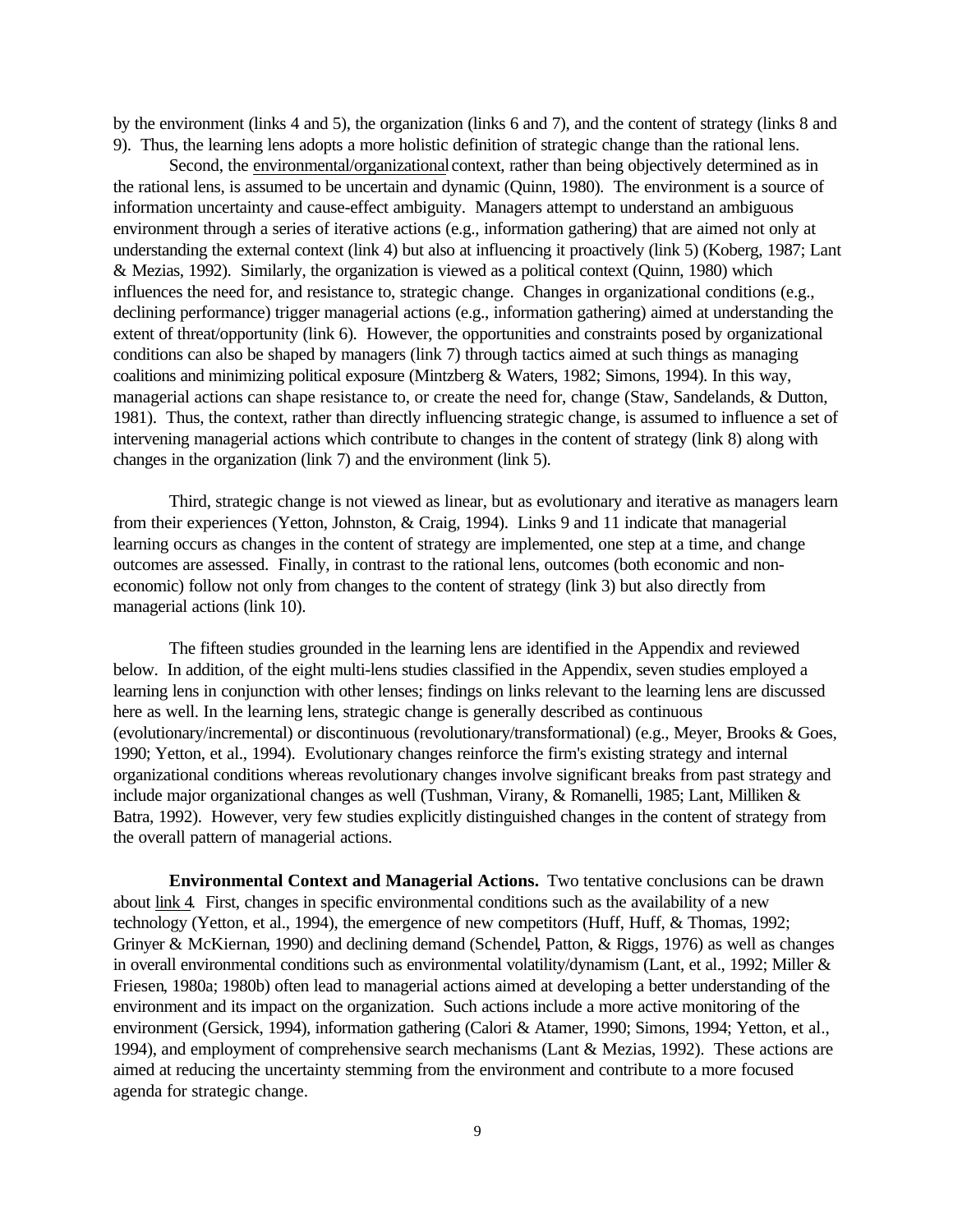Second, the timing of environmental changes may explain whether change-oriented managerial actions take place. Environmental changes that occur close to internal evaluation deadlines or a recent performance decline are more likely to result in managerial actions than environmental changes that occur at other times (Gersick, 1994; Huff, et al., 1992). These findings may help explain one contradiction identified in the rational lens, namely, when faced with the same environmental change, some organizations respond by changing their strategies and others do not. However, these conclusions are tentative because most studies employed idiosyncratic definitions of environmental variables and managerial actions. In addition, many of the studies which examined link 4 were case studies, hindering comparability across studies.

Third, link 5 (proactive managerial actions aimed at shaping the environment) was examined in only three case studies (Calori & Atamer, 1990; Gersick, 1994; Meyer, et al., 1990), each of which used different operationalizations of environmental variables and managerial actions. Overall, the role of proactive managerial actions such as lobbying, building interorganizational networks, and negotiating with external stakeholders for resources remain largely unexplored.

**Organizational Context and Managerial Actions.** The findings on link 6 (the effect of organizational conditions on managerial actions) parallel the findings on environment. Changes in organizational conditions (e.g., declining performance, leadership changes) affect managerial actions such as information gathering (Simons, 1994), monitoring (Gersick, 1994; Huff, et al., 1992), and using internal task forces (Miller & Friesen, 1980a; 1980b). However, each study used different operationalizations of managerial actions, most used limited samples, and few studies examined the same organizational antecedents, hampering our ability to compare across studies and build cumulative knowledge.

Research into the more proactive link 7 (how managers shape the organization) has also been dominated by inductive theory building using case studies. Given this caveat, one general conclusion can be drawn. Managers frequently change organizational structures and systems in the course of strategic change (Meyer, et al., 1990; Miller & Friesen, 1980a; 1980b; Mintzberg & McHugh, 1985; Mintzberg & Waters, 1982; Nutt, 1987; Tushman, et al., 1985; Yetton, et al., 1994). Furthermore, organizational changes are more widespread in "transformational" than in "evolutionary" strategic change. However, given the methods employed in most of these studies, it is not clear whether the types of organizational changes vary depending upon the changes in the content of strategy.

**Managerial Actions and Changes in the Content of Strategy.** Most studies which examined links 8 and 9 (the relationships between managerial actions and changes in the content of strategy) inferred changes in the content of strategy from managerial actions. Of the fifteen learning lens studies identified in our review, only five provided explicit definitions of changes in the content of strategy as distinct from managerial actions (Miller & Friesen, 1980a; 1980b; Nutt, 1987; Schendel, et al., 1976; Tushman, et al., 1985). Furthermore, while link 8 was examined (implicitly or explicitly) in all learning lens studies, many (e.g., Gersick, 1994; Simons, 1994; Yetton, et al., 1994; Calori & Atamer, 1990; Meyer, et al., 1990; Mintzberg & McHugh, 1985; Mintzberg & Waters, 1982) were case studies with varying definitions of research constructs. Even the studies which distinguished managerial actions from specific changes to strategies used different operational definitions that were not readily comparable. Similar problems of unique samples and varying operational definitions were also evident in the multi-lens studies which examined Link 8 (Barr, Stimpert, & Huff, 1992; Greiner & Bhambri, 1989; Grinyer & McKiernan,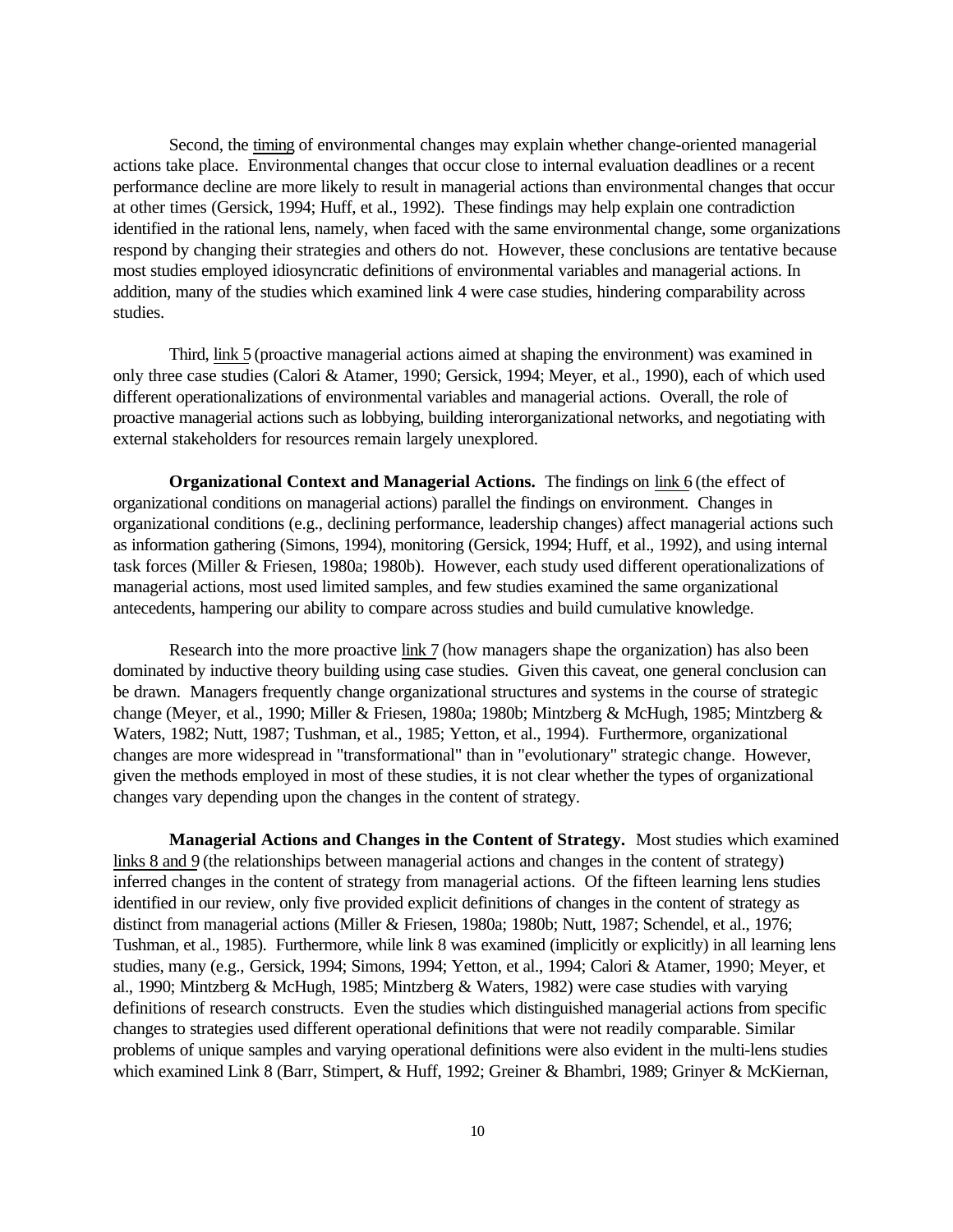1990; Koberg, 1987; Lant, et al., 1992). Hence, it is nearly impossible to assess cause-effect relationships between managerial actions and the actual changes in the direction and/or magnitude of strategy.

Because of the limitations noted above, two tentative conclusions are all that can be drawn from link 8 studies. Managers appear to shape the content of strategies through a variety of actions such as articulating a mission and specific goals (e.g., Greiner & Bhambri, 1989), changing resource allocations and various functional strategies (e.g., Grinyer & McKiernan, 1990; Koberg, 1987; Meyer, 1982; Mintzberg & McHugh, 1985; Mintzberg & Waters, 1982), and making acquisitions and divestitures (Meyer, et al., 1990; Schendel, et al., 1976). Furthermore, the more comprehensive the change in strategies, the more comprehensive the scope of managerial actions.

The conclusions on link 9 (how managerial actions are influenced by changes in strategy in an ongoing process) are even more tenuous. Most of the studies which examined this link were case studies (Gersick, 1994; Simons, 1994; Yetton, et al., 1994; Meyer, et al., 1990, Mintzberg & McHugh, 1985; Mintzberg & Waters, 1982) and employed varying definitions of managerial actions. The main contribution of these studies is the finding that the relationship between managerial actions and changes in the content of strategies is not unidirectional (i.e., managers appear to learn from ongoing changes and use this knowledge to modify or reinforce their subsequent actions). Understanding that strategic change seldom emerges in a linear fashion is a key insight provided by learning lens studies which have examined link 9.

**Strategic Change, Organizational Outcomes, and Learning Links.** In contrast to the rational lens, learning lens studies yielded more consistent, though very general, findings on the economic outcomes of strategic change (links 3 and 10). It appears that changes in strategy are associated with improved economic performance if accompanied by executive successions and personnel changes (Meyer, 1982; Tushman, et al., 1985) and changes in organizational structures and processes (Barr, et al., 1992; Greiner & Bhambri, 1989; Miller & Friesen, 1980a; 1980b; Nutt, 1987; Schendel, et al., 1976; Simons, 1994). Furthermore, four studies within the learning lens also attempted to relate strategic change to noneconomic outcomes such as perceived managerial effectiveness (Simons, 1994), commitment and morale (Greiner & Bhambri, 1989), perceived quality of change (Nutt, 1987), and enduring changes in ideology (Meyer, 1982). However, because each study examined a different non-economic outcome variable, we are unable to draw any generalizable conclusions on how strategic change affects non-economic outcomes. Finally, the reciprocal learning link between outcomes and managerial actions (link 11) has received virtually no research attention (the two exceptions are Meyer, 1982 and Barr, et al., 1992).

**General Conclusions from the Learning Lens.** The theoretical strengths of the learning lens are complementary to the rational lens. First, the learning lens provides a richer theoretical description of strategic change by opening the black box of managerial processes (i.e., by focusing on how managerial actions shape readiness and resistance to strategic change and overall outcomes of the change process). Second, because learning lens studies adopt a more holistic definition of strategic change, they are able to identify the interdependencies between environmental, organizational, and strategic factors in the strategic change process. Thus, we can begin to understand why a similar change in the content of strategy can be effective in some cases and ineffective in other cases. Third, these studies begin to theoretically, and to a lesser extent empirically, address the issue of how managers learn during on-going strategic change. It may be that successful strategic changes are characterized by different learning processes than the less successful strategic changes.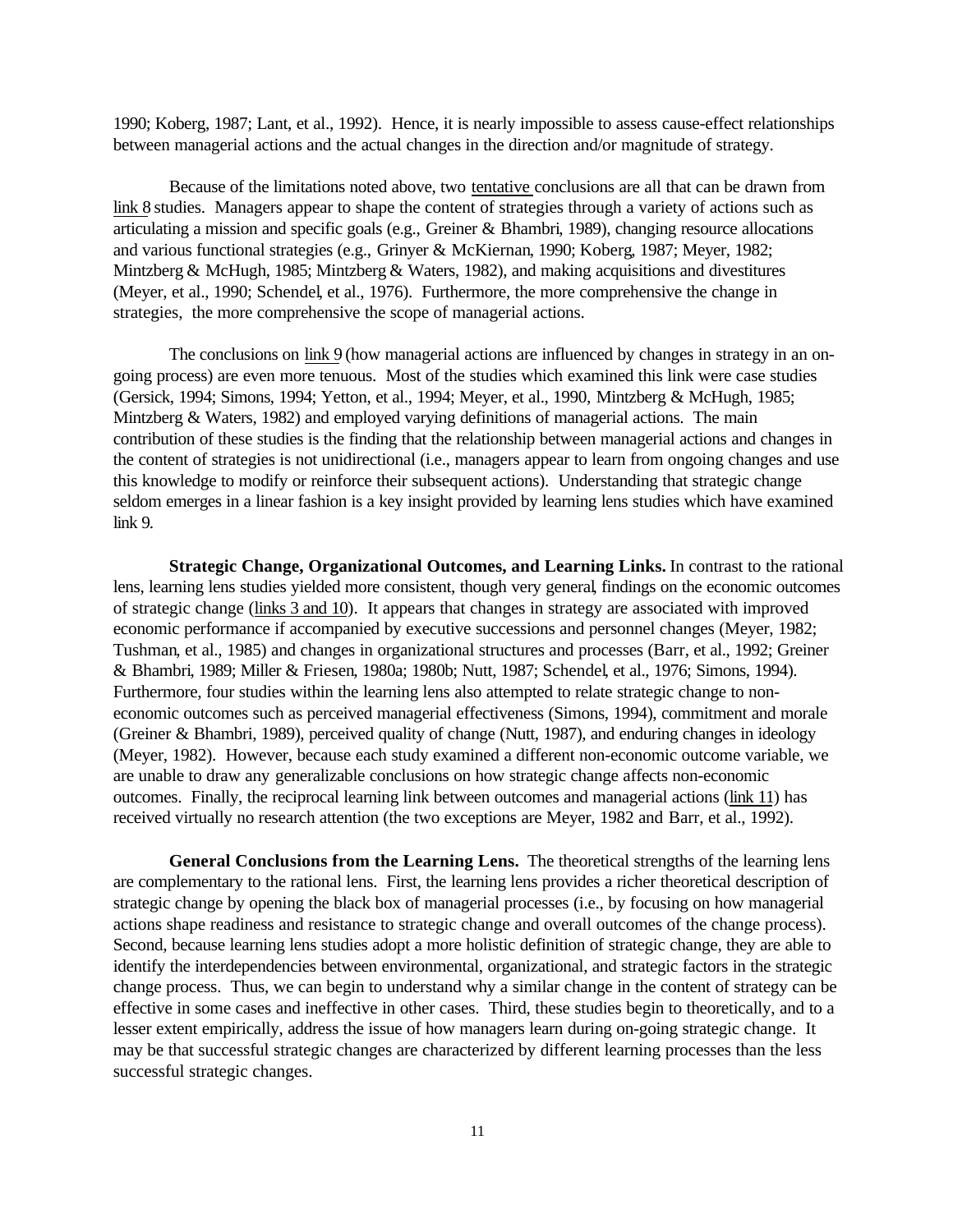Yet, studies evoking the learning lens have their own set of theoretical and methodological problems. The major theoretical limitation of the learning lens is the lack of conceptual distinction between managerial actions and changes in the content of strategies. In effect, this lens treats managerial actions as both the means and the end in the strategic change process. While consistent with the descriptive nature of the learning lens, an inability to separate actions from changes in content of strategy constrains the normative usefulness of the lens because neither can cause-effect relationships be identified nor can appropriate actions be distinguished from inappropriate actions.

Several methodological problems can also be identified. First, it is difficult to generalize across studies because they do not employ well-defined constructs, particularly with regard to managerial actions. It is often difficult to distinguish managerial actions which influence the environment (link 5) and the organization (link 7) from those aimed at the content of strategies (link 8). Furthermore, most of these studies infer changes in the content of strategy from managerial actions and do not empirically distinguish between these two constructs. Second, most learning lens studies are descriptive case studies and do not relate variations in managerial actions to variations in the environmental/organizational context or organizational outcomes, hampering our ability to accumulate knowledge across studies. And third, while several studies do include the non-economic outcomes neglected by the rational lens, the findings are again limited due to the varying types of outcomes examined in each study. The cognitive lens, described next, adds yet another theoretical component (i.e., managerial cognitions) to the rational and learning lenses but shares several of the methodological limitations of the learning lens.

# **A Cognitive Lens on Strategic Change: Theoretical Linkages and Empirical Evidence**

The only lens to make explicit the role of managerial cognitions in the strategic change process, the cognitive lens is modeled in Figure 3. Managerial cognitions are variously defined as knowledge structures, core beliefs, cause maps, and schemas (Walsh, 1995). T he cognitive model emphasizes the interpretive processes through which managers enact the environmental/organizational context.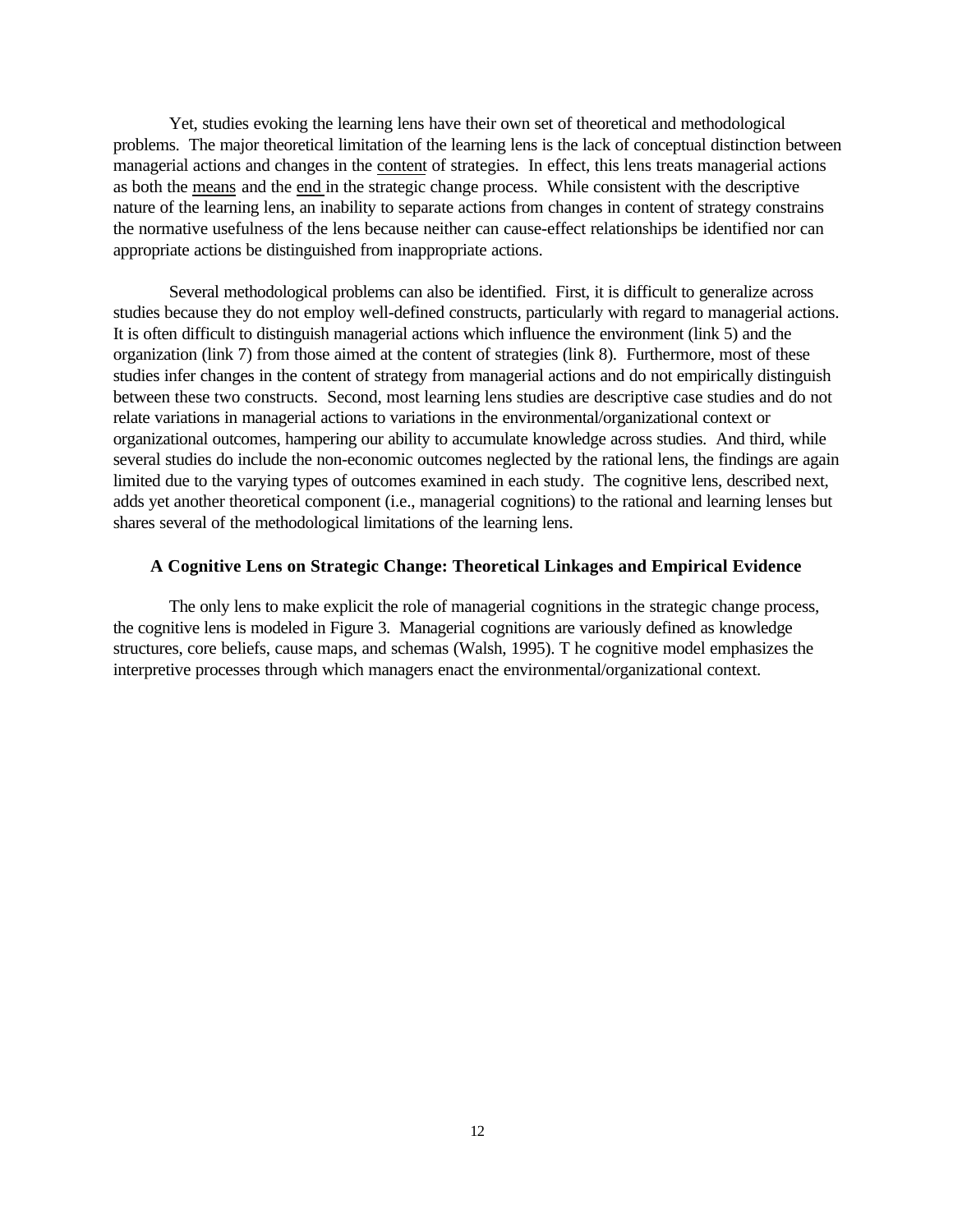#### **Figure 3**



Within the cognitive lens, the learning lens' definition of strategic change (i.e., a combination of changes in the content of strategy as well as accompanying organizational and environmental conditions) is generally employed. Most studies, however, link cognitions to managerial actions (link 14) and infer strategic change from managerial actions. Again, cognitive lens studies distinguish evolutionary from transformational changes (e.g., Webb & Dawson, 1991). When strategic change does not involve a shift in underlying knowledge structures, it is viewed as evolutionary; when strategic change is accompanied by major shifts in organizational ideologies and cause maps (Johnson, 1987), it is viewed as transformational. However, cognitive lens studies rarely make explicit their operationalizations of changes in the content of strategy, instead inferring such changes from managerial actions and cognitions

A key assumption of the cognitive lens is that the environment cannot be objectively determined but instead is enacted by managers and represented through cognitions (link 12) (Johnson, 1992). Likewise, the organizational context is assumed to be a source of information which affects the content and structure of individual cognitions. Organizational structures, incentive mechanisms, and control systems form part of a broader organizational ideology (Meyer, 1982) in which managerial cognitions of the need for, and resistance to, change are embedded (link 13). Cognitions have little effect on strategic change unless they are manifested in actions (link 14). In turn, knowledge structures can be altered through managerial actions that seek to create shared perceptions of the need for change (Link 15) (Child & Smith, 1987; Webb & Dawson, 1991). Similar to the learning lens, managerial actions also influence environmental stakeholders (link 5), organizational structures and systems (link 7), and changes in the content of strategy (link 8).

In cognitive lens studies, key outcomes of strategic change include both economic and noneconomic variables. Of particular interest to cognitive researchers are enduring changes in organizational belief structures (Johnson, 1987; Meyer, et al., 1990). Such outcomes emerge both from managerial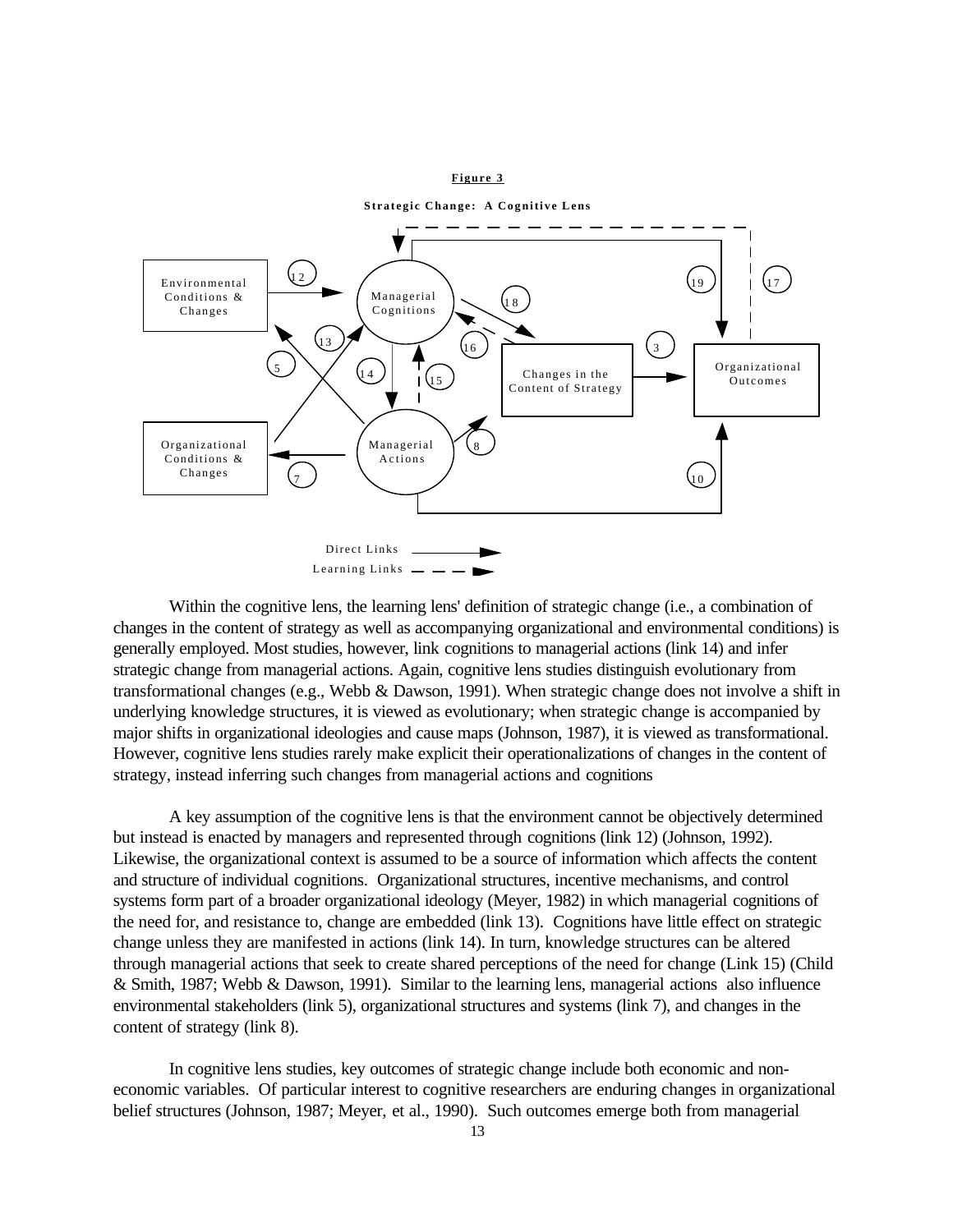actions (link 10) and more directly through changes in the content of strategy (link 3). Finally, the two learning links (16 and 17) indicate that emerging changes in strategy and organizational outcomes can ultimately reshape managerial knowledge structures in an ongoing change process. Figure 3 also includes links 18 (the direct relationship between cognitions and changes in the content of strategy) and 19 (the direct effect of cognitions on organizational outcomes) in order to incorporate some studies (Cook, 1975; Gaertner, 1989; Thomas, Clark, & Gioia, 1993) which have examined these links; however, these links are difficult to defend theoretically because cognitions translate into outcomes only through intervening actions.

The eight studies employing primarily a cognitive lens are identified in the Appendix and are reviewed below. Eight other studies examined the cognitive lens in conjunction with the other two lenses (see Appendix). Empirical work within this lens is more recent and less extensive than the other two lenses; the empirical challenges posed by this lens' theoretical complexity may explain the paucity of empirical research.

**Environmental Context and Managerial Cognitions.** While several studies examined link 12 (the influence of the environment on managerial cognitions), most were case studies which did not explicitly link variations in environmental conditions to variations in managerial cognitions (e.g., Barr. et al., 1992; Child & Smith, 1987; Pettigrew, 1987; Webb & Dawson, 1991; Whipp, et al., 1989). However, all these studies indicated that strategic change occurs when changes in environment conditions are accompanied by major changes in top managers' cognitions. Studies which examined link 12 in larger samples (e.g., Ginsberg & Abrahamson, 1991; Grinyer & McKiernan, 1990; Meyer, 1982) also indicated that there can be significant variations in managerial cognitions of similar environmental events. Overall, these findings may shed some light on a contradiction found in our review of the rational lens studies; relating changes in strategies directly to environmental conditions ignores the crucial intervening effects of managerial cognitions.

**Organizational Context and Managerial Cognitions.** While a variety of organizational antecedents to managerial cognitions have been examined in prior research (link 13), most studies focused on two variables: past performance and top management characteristics (including prior mental models, changes in team composition and information seeking behaviors). Several studies (Barr, et al., 1992; Child & Smith, 1987; Grinyer & McKiernan, 1990; Lant, et al., 1992; Meyer, 1982; Pettigrew, 1987; Webb & Dawson, 1991; Whipp, et al., 1989) found that, in firms that changed their strategies, declining organizational performance was accompanied by an increase in top managers' awareness of the need for change. However, many were case studies of firms which faced severe performance declines, making it difficult to generalize these findings to firms with less severe declines. Other studies found that changes in the composition of the top management team were associated with changes in managerial cognitions of the need for strategic change (e.g., Child & Smith, 1987; Grinyer & McKiernan, 1990; Lant et al., 1992; Pettigrew, 1987). Thomas, et al., (1993) also found that when organizations put mechanisms into place to increase information use, managers were more likely to interpret strategic issues in positive terms and hence initiate strategic change. Overall, these results indicate that managerial cognitions may play a crucial intervening role between organizational conditions and changes in strategies.

**Managerial Cognitions, Managerial Actions and Changes in the Content of Strategy.**

Several studies found that managerial interpretations of organizational factors played a critical role in explaining subsequent managerial actions (link 14). Barr, et al., (1992) and Lant, et al., (1992) found that when managers attributed performance declines to internal factors (such as poor strategy), they were more likely to initiate strategic change. Other case studies (Child & Smith, 1987; Pettigrew, 1987; Webb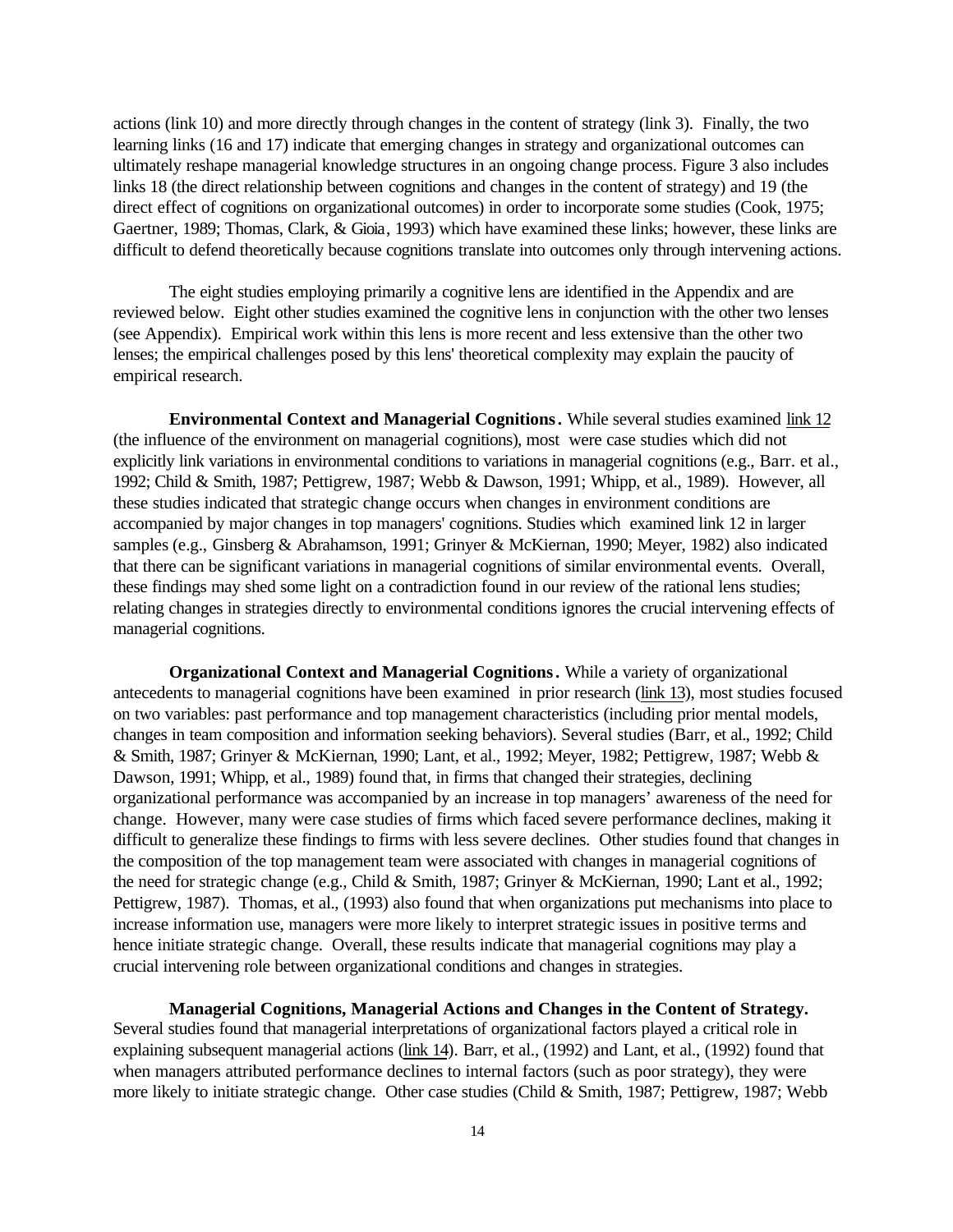& Dawson, 1991) also found that transformational strategic changes were more likely than evolutionary strategic changes to be accompanied by shifts in top managers' belief structures. Overall, these findings may indicate that managerial interpretations of organizational conditions influence the need for strategic change more directly than the objective measures more commonly used in rational lens research. Top managers' actions in influencing such interpretations in the early stages of the change process could play a crucial role in reducing an organization's resistance to change.

Several studies also highlight how top managers reshape organizational belief structures and ideologies by engaging in open dialogues with other levels of managers in the organization (Child & Smith, 1987; Gioia & Chittipeddi, 1991; Greiner & Bhambri, 1989; Smart & Vertinsky, 1984; Webb & Dawson, 1991) to build consensus and commitment through partial implementation of action plans (links 7 and 8). Such actions appear to be particularly crucial in radical changes associated with firm transformations, turnarounds, and revolutions. Nevertheless, because virtually all of these findings stem from case studies, the results are difficult to generalize. Only two studies within the cognitive lens (Gioia & Chittipeddi, 1991; Whipp, et al., 1989) examined link 5 (i.e., how managers attempt to influence environmental conditions during strategic change through actions such as negotiations with external stakeholders). Clearly, our understanding of proactive managerial actions vis-à-vis the environment is very limited.

**Strategic Change, Organizational Outcomes, and Learning Links.** Little empirical research grounded in the cognitive lens focused on the relationship between strategic change and organizational outcomes. First, few studies (e.g., Barr, et al., 1992; Child & Smith, 1987; Meyer, 1982; Thomas, et al., 1993; Whipp, et al., 1989) examined the effect of strategic change on subsequent outcomes (links 3 and 10). Because most were case studies and utilized varying definitions of cognitions, actions, and outcomes, our ability to identify generalizable patterns regarding economic and non-economic outcomes is limited. While each study used a different definition of cognitions, they also each used a different definition of outcomes: profitability (Thomas, et al., 1993; Whipp, et al., 1989), employee productivity (Child & Smith, 1987), and firm survival (Barr, et al., 1992).

Second, few cognitive lens studies examined the learning processes in strategic change. Most of the studies which examined how actions re-shape cognitions (link 15) were primarily case studies (e.g., Child & Smith, 1987; Gaertner, 1989; Gioia & Chittipeddi, 1991; Greiner & Bhambri, 1989; Pettigrew, 1987; Webb & Dawson, 1991; Whipp, et al., 1989). Link 16 (how cognitions are shaped by emerging strategic change) was examined only by Gaertner (1989), and link 17 (how cognitions are shaped by unfolding organizational outcomes) was examined only by Barr, et al., (1992).

**General Conclusions on the Cognitive Lens.** Overall, our review finds that the cognitive lens is more theoretically developed than the previous lenses. It explicitly focuses on managerial cognitions as distinct from actions; this distinction is important because cognitions provide the underlying logic for managerial actions (Walsh, 1995). The cognitive lens also shares some of the strengths of the learning lens: it recognizes the role of managerial actions (as they shape and are shaped by the context, cognitions, and content of changes in strategy); it assumes that strategic change is an iterative process, making explicit dynamic learning linkages; and, it recognizes the non-economic outcomes of the strategic change process.

However, the cognitive lens also has theoretical and methodological limitations similar to the learning lens. First, studies which exclusively use the cognitive lens rarely distinguish cognitions and actions from the changes in the content of strategies, conceptually or empirically. Out of eight cognitive lens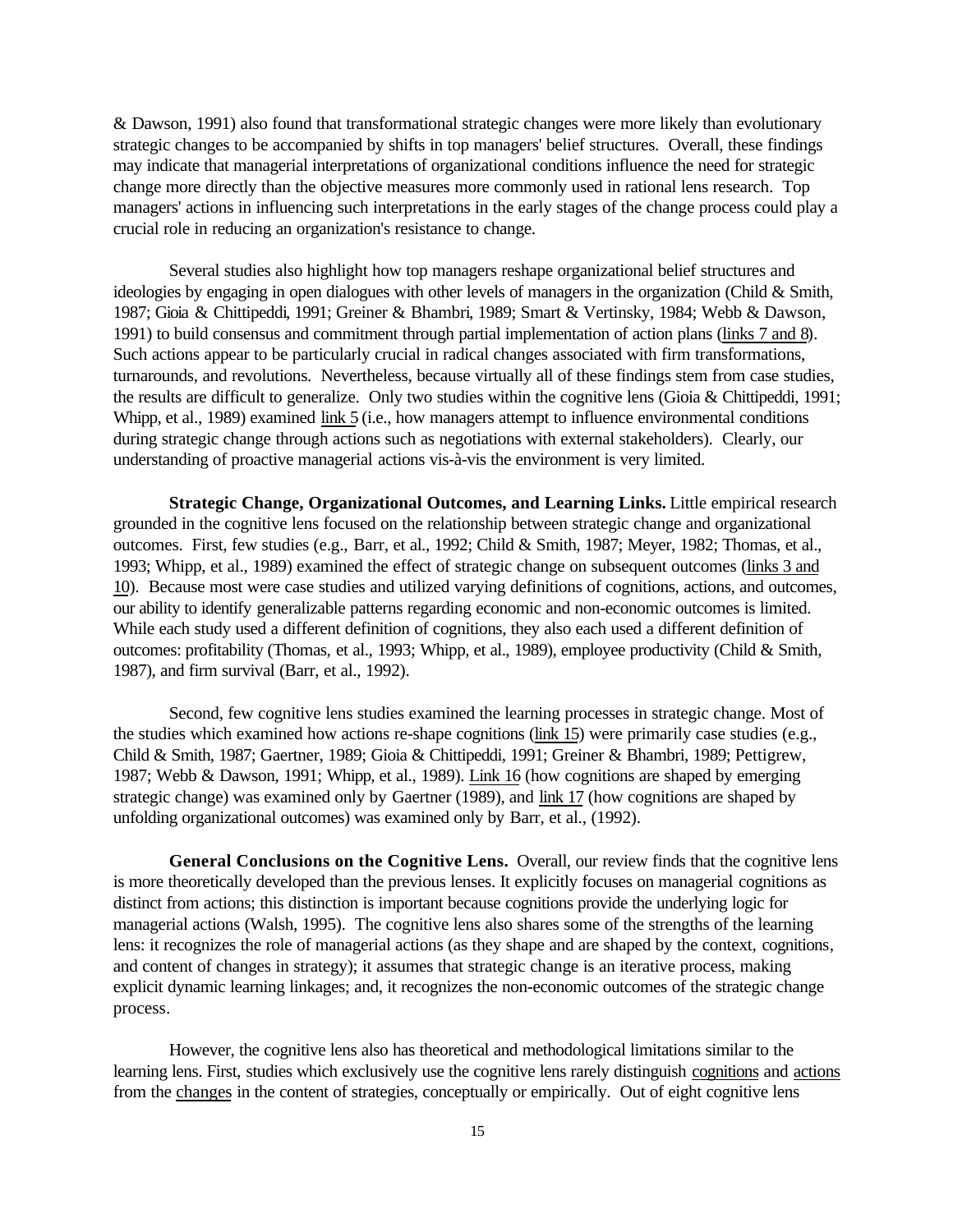studies, only one (Cook, 1975) measured changes in the content of strategy distinctly from managerial cognitions. However, this study did not measure managerial actions. Consequently, it is difficult to assess cause-effect relationships and distinguish appropriate from inappropriate cognitions and actions. Similar to the learning lens studies, research from a cognitive perspective often draws conclusions from case studies without relying on well-defined constructs. Hence, it is difficult to make valid comparisons across studies and build cumulative knowledge. Second, studies rely heavily on retrospective sensemaking of complex past processes, either by the researchers or single informants within the organization. Thus, results may suffer from attributional biases, memory lapses, and other problems stemming from the use of subjective, retrospective data. And third, the studies classified within the cognitive lens do not tend to address economic outcomes of strategic change. As such, we are not able to assess the role of different cognitive processes and actions in economically successful strategic change processes. For these reasons, past studies grounded in the cognitive lens provide little useful guidance to managers.

The preceding review highlights that the three lenses have been divided by methodological as well as theoretical differences. Both of these gaps need to be bridged before we can exploit the underlying synergies of these lenses. These gaps are addressed next.

### **INTEGRATING THE THREE LENSES: METHODOLOGICAL ISSUES**

In this section, we organize the methodological issues along a few key themes and provide guidance on how they might be addressed in future research.

### **Level of Analysis**

Rational lens studies typically measure environmental antecedents at an industry level and changes in strategy at the firm level resulting in aggregation problems. In contrast, learning and cognitive lenses typically measure variables at the level of the individual manager and aggregate these to the firm level. In order to bridge the gap between the different lenses, it is necessary to measure both antecedent and change variables at the same level. Using the individual firm (rather than an industry or an individual manager) as the level of analysis could be a common ground across these lenses. However, often archival data on environmental antecedents are available only at an aggregate (e.g., industry) level and may not correspond to the environmental conditions that operate at the level of the individual firm. In order to address this aggregation problem (Boyd, et al., 1993), researchers can operationalize environmental antecedents in terms of industry analysts' opinions (e.g., Tushman & Anderson, 1986) or use the judgments of researchers on the basis of their industry knowledge (e.g., Eisenhardt & Bourgeois, 1988).

## **Construct Definitions: Correspondence, Comparability, and Validity**

Rational lens studies often operationalize the same research construct (e.g., munificence) differently, using measures which may not correspond to the theoretical domain of the construct. In order to address this problem future research should use multiple indicators to get a more holistic operationalization which is closer to the underlying research construct. For example, researchers examining the effects of munificence could use the multi-item measure created by Dess and Beard (1984). With respect to organizational antecedents, most of the organizational variables examined in strategic change research (e.g., firm size, age, prior performance, prior strategy, top management characteristics and structure) have a well-established conceptual and empirical research tradition.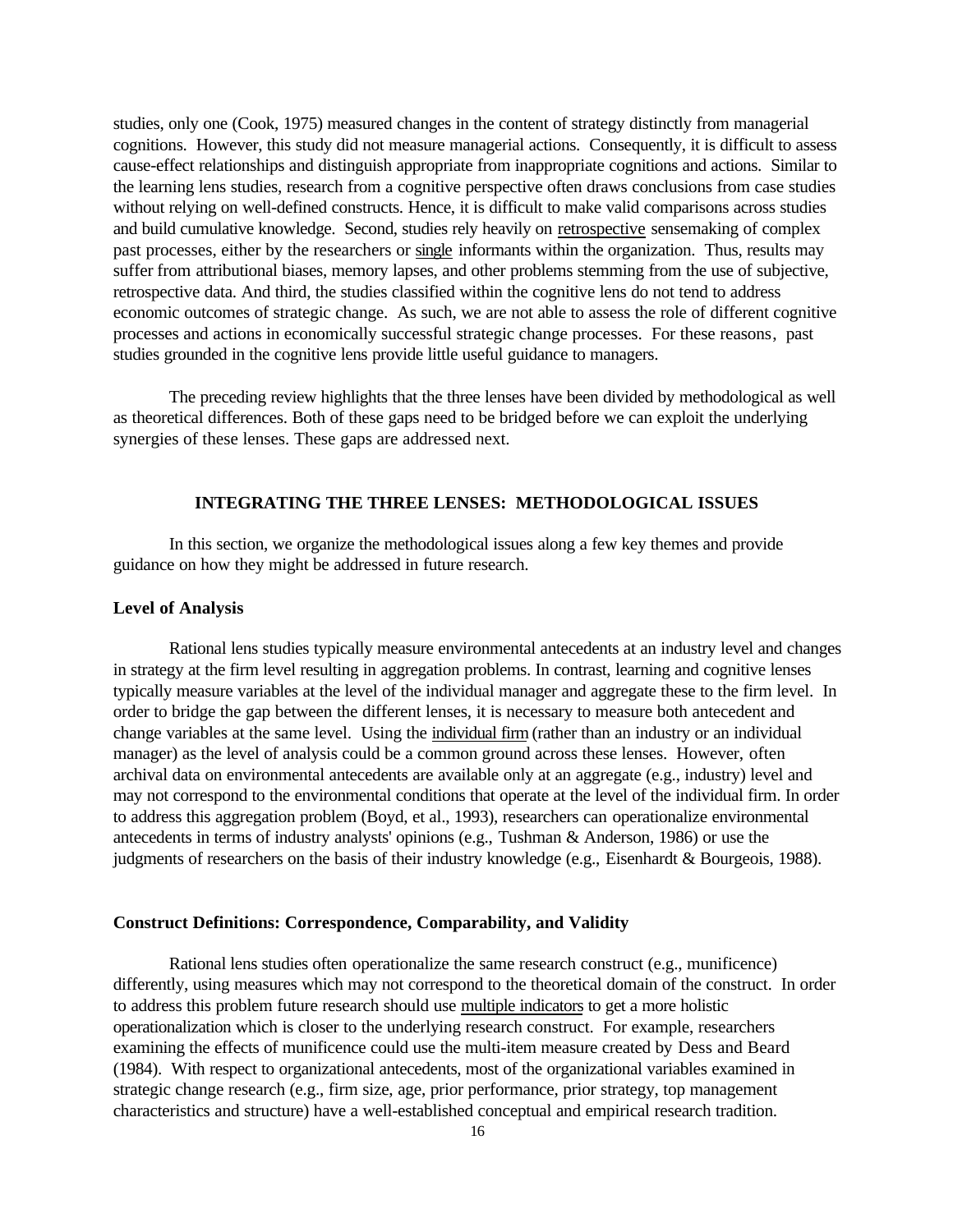However, rarely do strategic change researchers draw upon these wider bodies of literature in order to justify their operational measures. We recommend that researchers employ well-validated (and commonly accepted) measures of organizational constructs in order to permit cumulative knowledge building.

In contrast to rational lens studies, the constructs used in the learning and cognitive lens studies often suffer from problems of comparability and validity stemming from idiosyncratic definitions in single firm case studies. In defining organizational and environmental antecedents as well as changes in the content of strategy, researchers can learn from the rational lens studies which generally provide more comparable operationalizations and checks for construct validity. In addition, in measuring cognitions and actions, it is vital that multiple respondents are used (and inter-respondent reliabilities assessed) before individual responses are aggregated to the firm level.

### **Operational Measures of Managerial Cognitions and Actions**

Our review indicates that in order to assess cause-effect relationships and provide normatively useful findings, researchers need to measure managerial cognitions and actions distinctly from changes in the content of strategy. Walsh (1995) has taken critical steps in developing a common language to represent managerial cognitions which can be readily accessed by strategic change researchers. Building on his approach, it appears that managerial cognitions in the strategic change process manifest themselves primarily along two dimensions: (a) perceptions of the environmental/organizational conditions and changes therein as opportunities and threats (Dutton & Jackson, 1987; Thomas, et al., 1993) and (b) perceptions of the need for change and ability to change (Dutton & Duncan, 1987). These dimensions need to be further developed in order to operationalize managerial cognitions in future research.

Operationalizing managerial actions poses added challenges to strategic change researchers because the theoretical domain of managerial actions is not well-understood. We begin to address this issue by examining the managerial actions identified in our review and relating those actions to the relevant links in our framework. First, actions aimed at the external environment (link 5) include (a) actions that *create a more focused agenda for change* such as monitoring/scanning, information gathering and analyzing, forming of task forces, and hiring of consultants and (b) actions that *build environmental support* for the changes in strategy such as negotiating with, providing feedback to, and lobbying external stakeholders. Second, actions aimed at the organization (link 7) include (a) actions which focus on *creating an agenda for change* including monitoring/scanning of the internal environment, information gathering, and forming of task forces and (b) actions which are focused on *reducing resistance to change* through coalition building, communicating, replacing key personnel and changing hiring criteria, etc. Third, actions that aim to shape the content of the new strategy (link 8) include the articulation of a new vision (including objectives), strategic analysis and evaluation of alternatives, launching new strategic initiatives, changing resource allocations, and monitoring results. While these descriptions provide a starting point for more specific operational measures, researchers can also draw upon the broader literature on strategy processes (e.g., Hart & Banbury, 1994; Nutt, 1986) in order to define the domain of managerial actions in strategic change.

### **Combining Managerial and External Frames of Reference**

In order to bridge the gap between the content and process bodies of literature, both managerial and external frames of reference need to be reflected in researchers' choice of data sources and data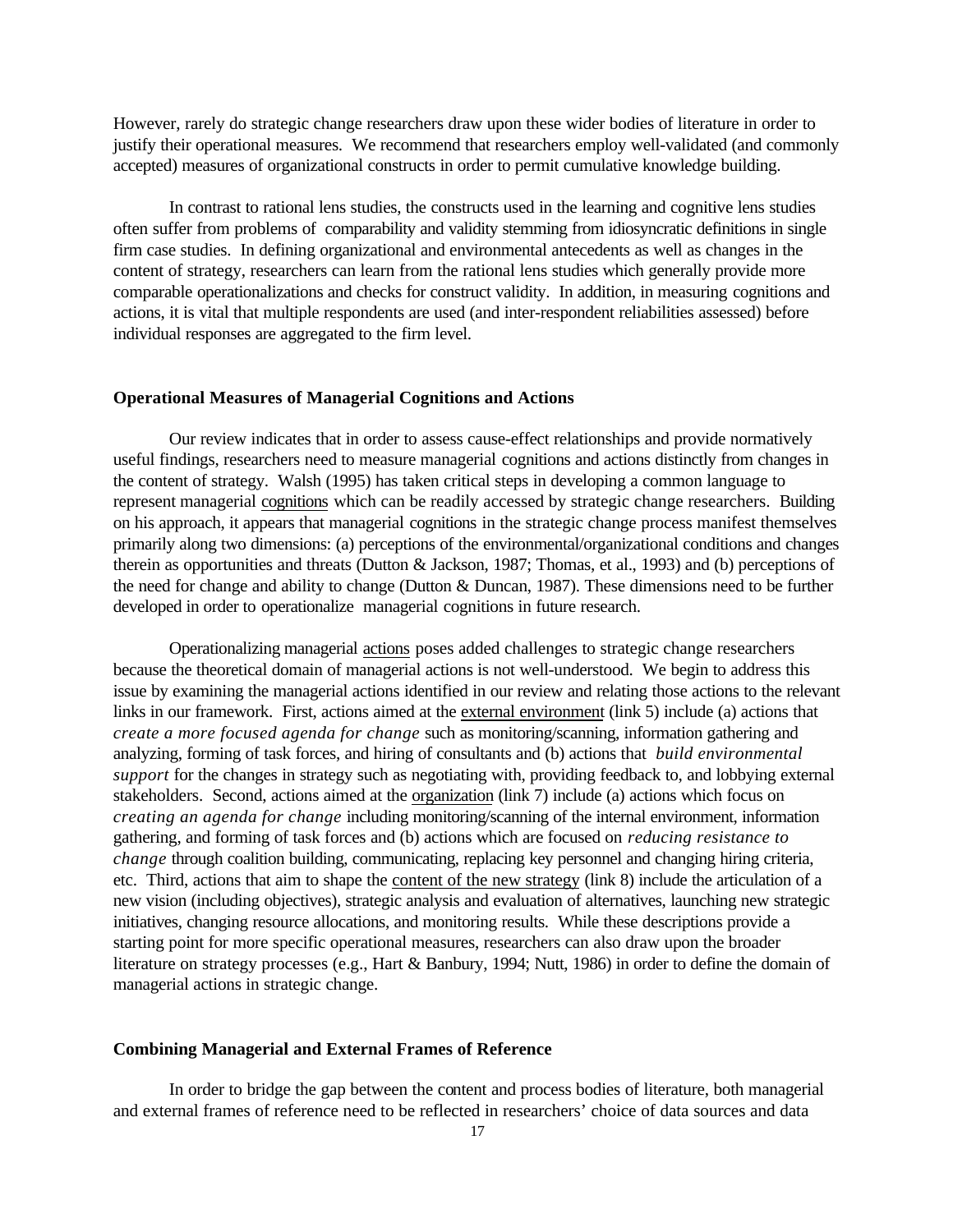collection methodologies. Thomas, et al., (1993) is exemplary in demonstrating how different data sources can be combined to obtain data from both managerial and external frames of reference. This study used decision scenarios to capture interpretative processes of top managers and archival data sources to measure actual changes in the content of strategy and firm performance. As an alternative to decision scenarios, survey questionnaires and interviews can be used to provide "perceptual" measures of managerial cognitions and actions and non-economic change outcomes (e.g., satisfaction and perceived quality of the change). Archival data sources (e.g., annual reports) can be used to provide "objective" measures of environmental and organizational conditions as well as the economic outcomes of change (Boyd, et al., 1993). Furthermore, perceptual data can be obtained not only from managers within the firm but also industry experts (e.g., Tushman & Anderson, 1986) and academics knowledgeable about the industry (e.g., Eisenhardt & Bourgeois, 1988). Research methods that appear to be particularly promising in combining managerial and external frames of reference include decision scenarios (Thomas, et al., 1993), retrospective case histories (Glick, Huber, Miller, Doty, & Sutcliffe, 1990), and developmental event sequence methods (Van de Ven & Poole, 1990).

In summary, our discussion indicates that the key methodological problems dividing the content and process literatures can be readily addressed. At the risk of sounding rather bold, we think it is time for strategic change researchers to stop using methodology as an excuse for testing narrowly specified theoretical models. Rather, we argue that the key problem is the overspecialization of researchers that leads to the development and empirical testing of underspecified models of strategic change. As noted in our review, underspecified models manifest themselves in unmeasured variables which in turn contribute to contradictions and unanswered questions. The field needs a more completely specified theoretical framework which builds on the synergy of the three lenses and addresses the limitations identified in our review. Such a framework is discussed in the concluding part of the paper, and a specific research agenda is presented.

## **INTEGRATING THE THREE LENSES: THEORETICAL FRAMEWORK**

A key premise of the framework presented in Figure 1 is that the different theoretical assumptions and linkages underlying each lens are not only reconcilable, but that together they provide a more comprehensive understanding of strategic change than any lens by itself.

**Theoretical contributions.** The rational lens emphasizes that changes in strategy must match the requirements of a firm's external and internal context (links 1 and 2) in order to be successful (link 3). Thus, the rational lens reflects a crucial aspect of the reality facing managers, namely, that changes in strategies must match the requirements of a firm's environmental and organizational contexts in order to be successful. However, when changes in strategy do not match the requirements of the context or do not lead to positive organizational outcomes (economic and/or non-economic) the rational lens is of little help in diagnosing why maladaptive responses result and how firms can improve their adaptive responses. The learning and cognitive lenses provide value to the rational lens because they help us understand (1) why different firms respond differently to a similar context (because of different cognitions and actions) and (2) how firms can maximize the effectiveness of their adaptive responses (through different managerial actions aimed at the environment and/or the organization).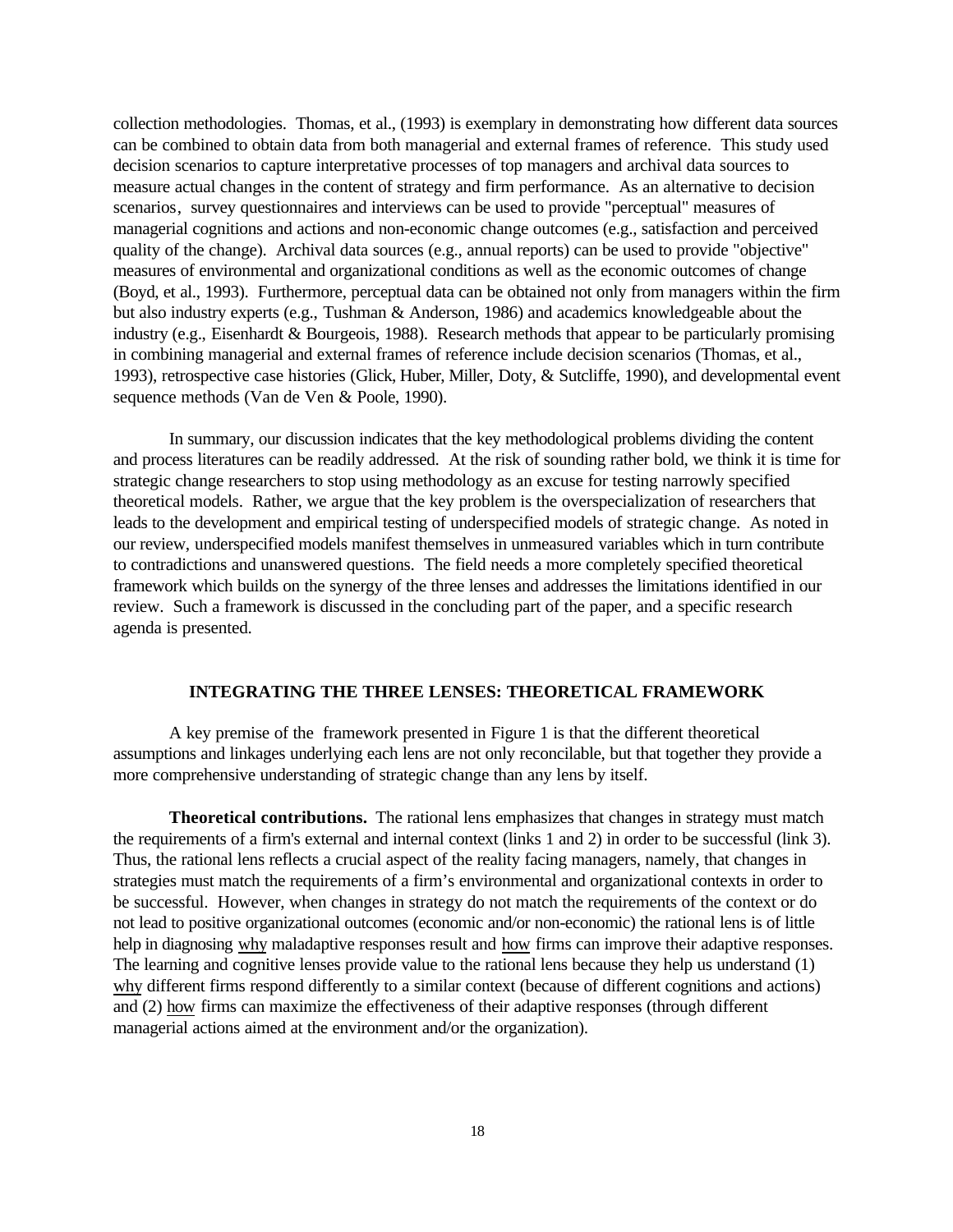#### **Figure 4**





The cognitive lens indicates that gaps between "objective reality" and managerial cognitions (links 12 and 13) can result in firms choosing not to change their strategies and/or making inappropriate choices which may ultimately lead to organizational decline. These managerial cognitions form the theoretical basis for the managerial actions (link 14) emphasized in the learning lens. Furthermore, the learning lens identifies the crucial role played by managerial actions in creating an organizational (link 7) and environmental (link 5) context which is more conducive to the content of the firm's new strategies (link 8) and thus maximizes the likelihood that implementation of the strategic change is effective (link 10). While the rational lens links changes in the content of strategy alone to organizational outcomes (link 3), we draw upon the learning and cognitive lenses to highlight that the effectiveness of such changes in the content of strategy may also depend upon the environmental (link 20) and organizational (link 21) changes that precede or accompany changes in strategy.<sup>i</sup> Finally, the integrative framework draws upon the learning and cognitive lenses to identify how managers learn during the strategic change process. Managerial learning occurs in a continuous re-shaping of cognitions as changes in strategy are implemented (link 16), as organizational outcomes begin to emerge (link 17), and as managers make sense of the effects of their actions (e.g., bargaining, negotiating and coalition building) (link 15). These learning links are crucial because not only do they affect outcomes during a discrete change process, but they also affect the future adaptive capability of the organization.<sup>ii</sup>

In exploiting the theoretical synergy of the three lenses, the integrative framework also addresses the key theoretical limitations of each of the three lenses. First, the rational lens does not recognize the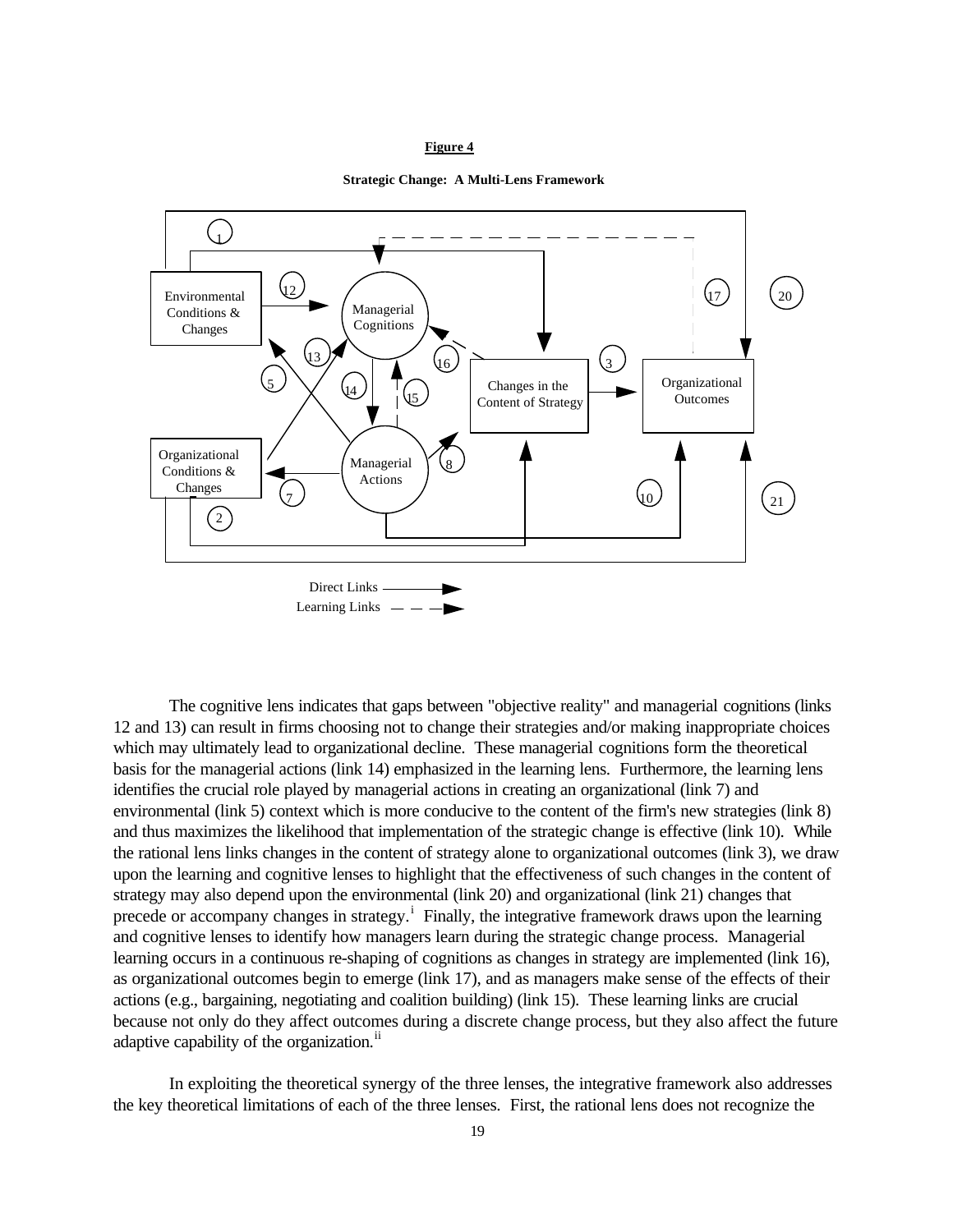role of managerial cognitions and actions, limiting our understanding of the antecedents of strategic change. Second, the rational lens attributes organizational outcomes mainly to changes in the content of strategy and ignores how the outcomes may be affected by the accompanying organizational/ environmental changes. This second limitation hampers our understanding of the consequences of strategic change. By drawing on the contributions of the learning and cognitive lenses in recognizing the role of managerial cognitions and actions, our theoretical framework provides a more accurate theoretical description of the antecedents and consequences of changes in the content of strategies.

Third, in spite of acknowledging the theoretical importance of managerial processes, the learning and cognitive lenses do not conceptually distinguish between managerial cognitions, actions, and the actual changes in the content of strategy. This hampers both the descriptive validity and the normative usefulness of these two lenses. By explicitly separating these concepts and identifying their theoretical relationships, the integrative framework provides greater conceptual clarity. This conceptual clarity is a pre-requisite for empirically identifying cause-effect relationships and providing guidance for research designs that are rigorous and replicable. Fourth, the learning and cognitive lenses relate changes in strategy primarily to managerial cognitions/actions and are not as concerned with the appropriateness of these managerial processes given the organizational and environmental contexts. However, if we assume that changes are totally controlled by purposive individual actions and unconstrained by structural forces in the environment, only utopian theory can result. Our integrative framework overcomes this limitation of the learning and cognitive lenses by including the direct effects of the environment and the organization on changes in strategy. In summary, our framework emphasizes the need to employ more completely specified theoretical models in studying both the antecedents and consequences of strategic change. Based on this framework we present two research questions which meld the content and process schools of thought.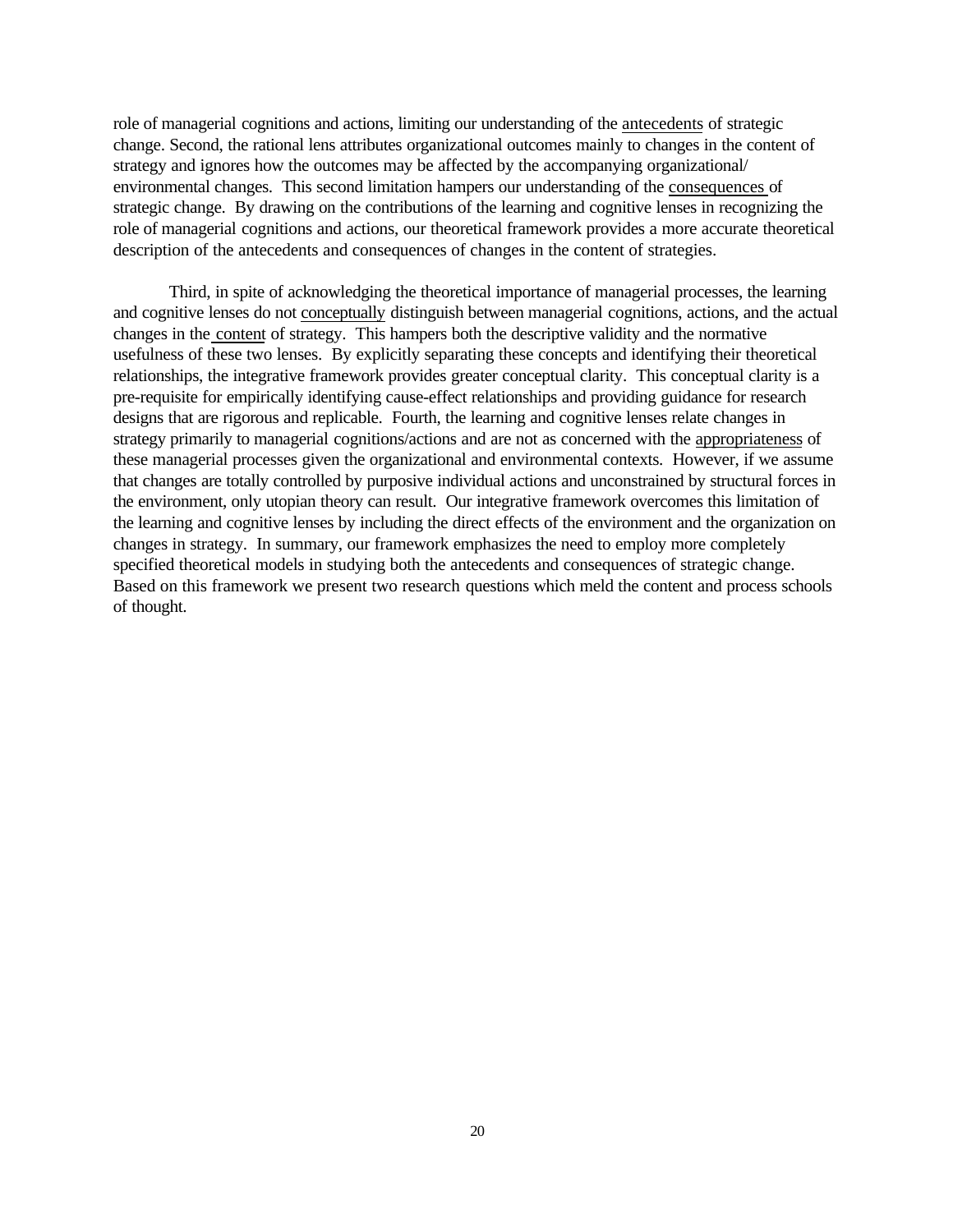# *Research Question #1: To what extent are variations in changes in the content of strategy explained by variations in organizational and environmental antecedents and variations in managerial cognitions and managerial actions?*

A key unresolved issue in strategic change is: When do the pressures that stimulate the need for change outweigh the inertial forces that dampen the need for change? Research question #1 focuses on links 1 and 2 (how environmental/organizational antecedents shape changes in strategy), links 12 and 13 (how environmental/organizational antecedents shape cognitions), link 14 (how cognitions shape actions) and link 8 (how actions shape changes in strategy) in the integrative framework. We believe that a deeper understanding of the role of managerial cognitions and actions in filtering the context of change (through simultaneously examining these links) will help address this unresolved issue in the literature on strategic change. Variations in changes in the content of strategy reflect not only variations in contextual conditions (a rational lens assumption) but also variations in managerial cognitions and actions (assumptions of the cognitive and learning lenses). When managers do not sense environmental changes, they neglect to monitor the organization/environment context and analyze contextual information. Such actions are critical in reducing the uncertainty of the context in order to shape a specific agenda for change. These actions (or their absence) can affect the likelihood, the direction and the magnitude of the actual changes in the content of strategies.

# *Research Question #2: To what extent are variations in organizational outcomes (economic and non-economic) explained by variations in changes in the content of strategies, managerial actions, and changes in organizational and environmental conditions that occur during the strategic change process?*

A second contradiction from our review of rational lens studies was that changes in the content of strategies enhanced performance in some firms, but impaired performance in others. Our integrative framework highlights three critical sets of managerial processes that influence the performance effects of changes in strategies. First, managerial actions aimed at organizational inertia during the change process (link 7) can mitigate an organization's resistance to change and ensure that changes in strategy are implemented effectively. Second, managerial actions aimed at building environmental support (link 5) can serve to effectively enhance the range of options available to the organization, provide critical resources, and increase the likelihood that the change will be accepted by environmental stakeholders. And third, managers who learn from initial problems as strategic change is being implemented and then use this learning to modify subsequent actions and cognitions (links 15, 16 and 17) are more likely to make choices that result in positive economic and non-economic organizational outcomes. These managerial processes are likely to be reflected in specific changes in organizational and environmental conditions during the strategic change process. These changes, in turn, are likely to influence the effectiveness of the change process (links 20 and 21).

These two research questions provide an agenda for future strategic change research which is both descriptive valid and normatively useful (Van de Ven & Huber, 1990). Testing the integrative framework will undoubtedly pose several methodological challenges, but our earlier discussion highlights that these challenges can be overcome through creative research designs. In sum, researchers need to recognize that research questions should drive our choice of research methods rather than letting the research methods dictate our choice of questions.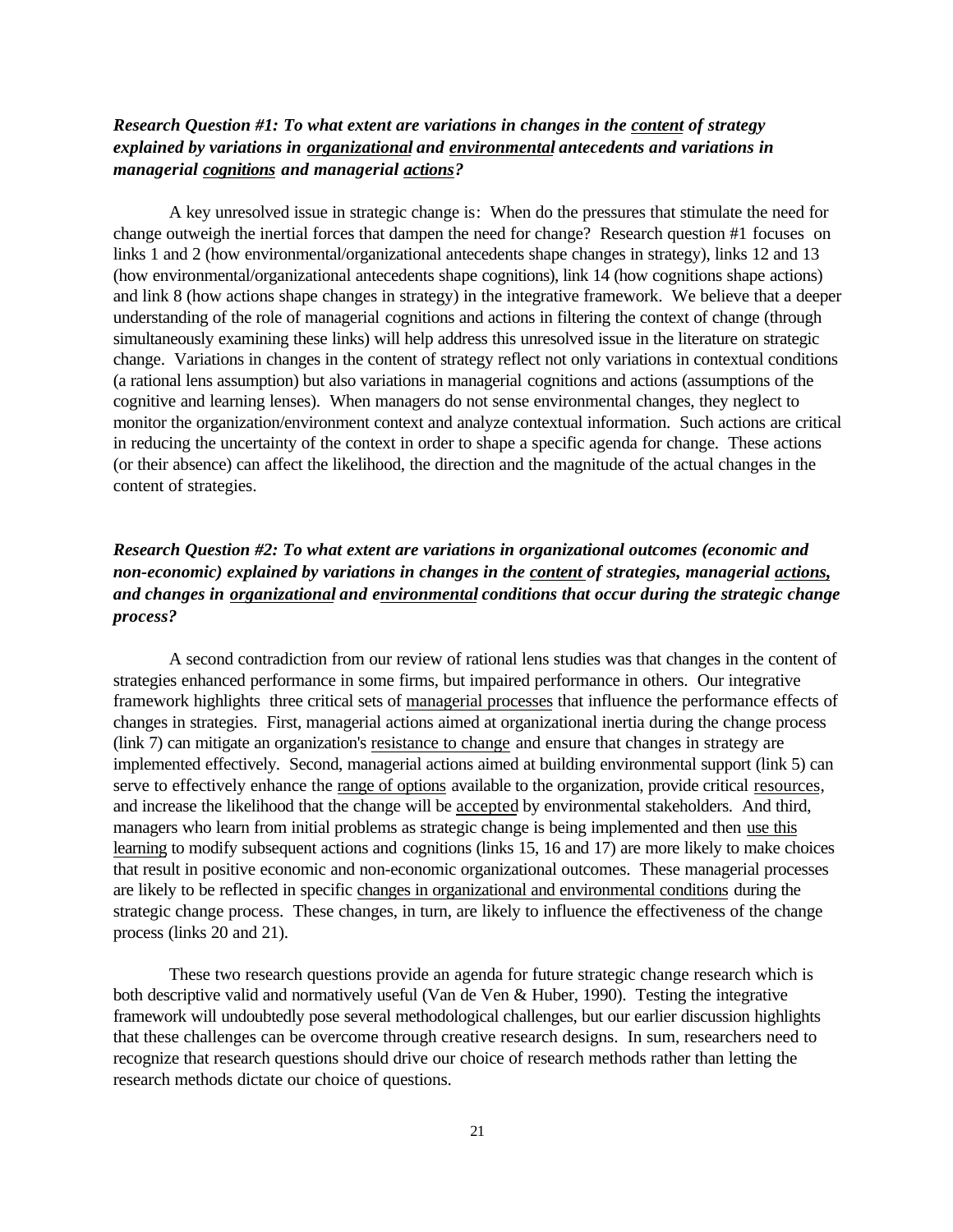### **CONCLUSION**

For several decades, theoretical and empirical research in strategic change has reflected a clear divide along the content and process schools with very little effort at a productive synthesis. This divide has been sustained by assumptions that the theoretical and methodological differences across these two schools are insurmountable. Our approach has been to question the veridicality of these assumptions by adopting a multi-lens approach to past work. This multi-lens approach is used to conduct a rigorous review of both schools of thought and identify underlying theoretical synergies and limitations. Our review serves not only to make sense of a widely scattered empirical literature, but also to question our accumulated knowledge and push toward building an even more rigorous and relevant research program in strategic change. This research program is grounded in a multi-lens framework which enables us to identify the specific theoretical and methodological challenges ahead for strategic change researchers. We also offer researchers several specific directions and avenues for attaining these challenges.

In conclusion, we make several contributions to the strategic change literature. First, we make a widely scattered empirical literature much more available and tractable to scholars because our review clearly identifies the domain of the phenomenon of strategic change and the major theoretical links contained within. As a result, we can identify areas and issues that have either been ignored or only partially addressed in prior research. Second, we address the key methodological issues contributing to the divide between these schools. Third, we provide researchers with an integrative theoretical framework and specific research questions which directly point to a research agenda for the future. The researchers who take the next steps in understanding strategic change should now have a better understanding of where we have been and where we need to go in advancing our knowledge on strategic change. We hope that these contributions will be reflected in future research that combines theoretical richness and methodological rigor .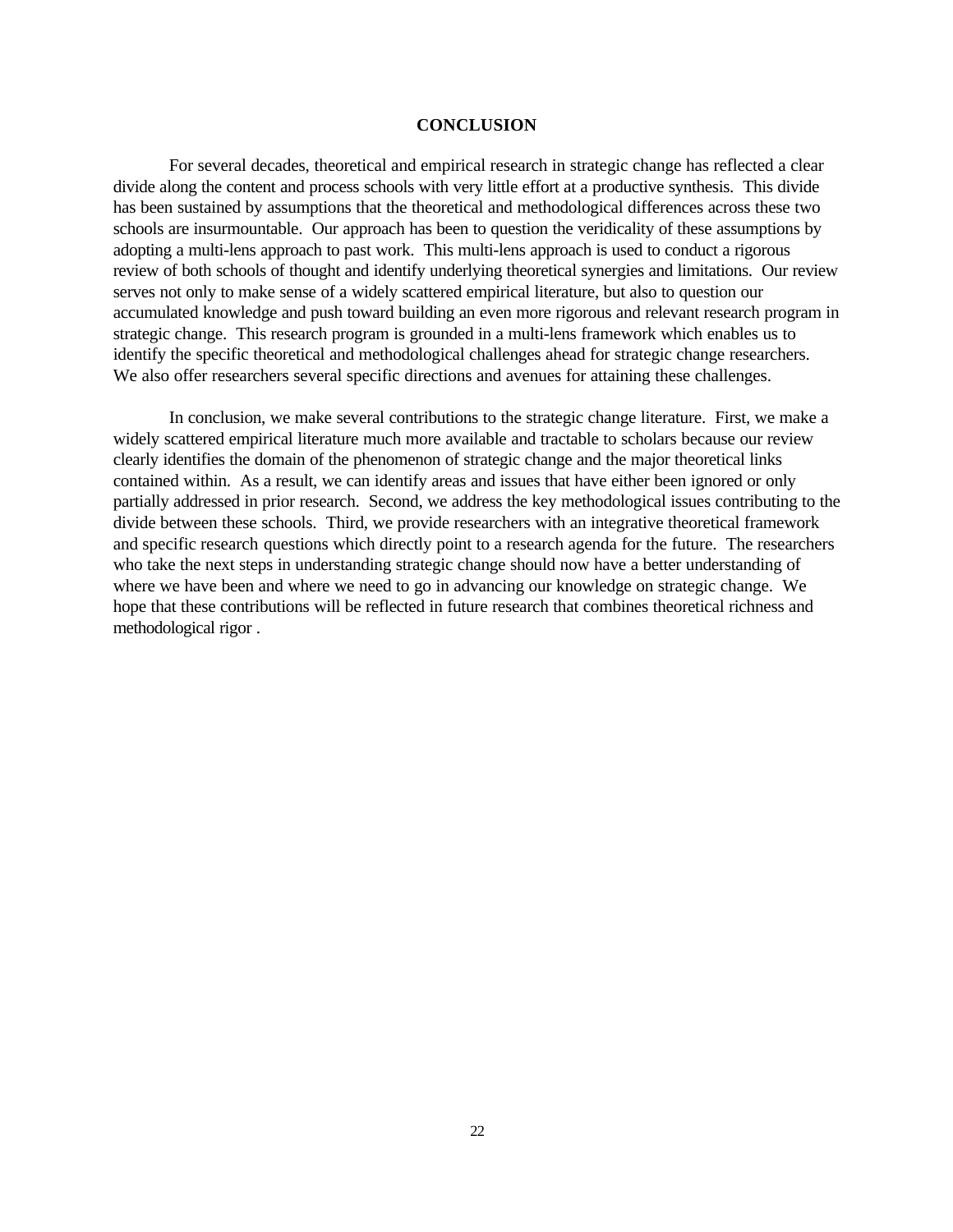### **REFERENCES**

Allison, G.T. 1971. *Essence of decision: Explaining the Cuban missile crisis*. Boston: Little, Brown and

Company.

- Ansoff, H.I. 1965. *Corporate strategy***.** New York: McGraw-Hill.
- Barr, P.S., Stimpert, J.L. & Huff, A.S. 1992. Cognitive change, strategic action, and organizational renewal. *Strategic Management Journal*, 113: 15-36.
- Bethel, J.E. & Liebeskind, J. 1993. The effects of ownership structure on corporate restructuring. *Strategic Management Journal*, 14: 15-31.
- Birnbaum, P.H. 1984. The choice of strategic alternatives under increasing regulation in high technology companies. *Academy of Management Journal*, 27: 489-510.
- Boeker, W. 1989. Strategic change: The effects of founding and history, *Academy of Management Journal***,** 32: 489-515.
- Boyd, B.K., Dess, G.G., & Rasheed, A.M.A. 1993. Divergence between archival and perceptual measures of the environment: Causes and consequences. *Academy of Management Review*, 18: 204- 226.
- Calori, R. & Atamer, T. 1990. How French managers deal with radical change. *Long Range Planning,* 23: 44-55.
- Castrogiovanni, G.J. 1991. Environmental munificence: A theoretical assessment. *Academy of Management Review*, 16: 542-565.
- Chaffee, E.E. 1985. Three models of strategy. *Academy of Management Review*, 10: 89-98.
- Child, J. & Smith, C. 1987. The context and process of organizational transformation -- Cadbury limited in its sector. *Journal of Management Studies*, 24(6): 565-593.
- Cook, C. 1975. Corporate strategy change contingencies. *Academy of Management Proceedings*: 14-18.
- Corsi, T.M., Grimm, C.M., Smith K.G., & Smith R.D. 1991. Deregulation, strategic change, and firm performance among LTL motor carriers. *Transportation Journal***,** Fall: 4-13.
- Dess, G.G., & Beard, D.W. 1984. Dimensions of organizational task environments. *Administrative Science Quarterly*, 29: 52-73.
- Dutton, J.E. & Duncan, R.B. 1987. The creation of momentum for change through the process of strategic issue diagnosis. *Strategic Management Journal*, 8: 279-295.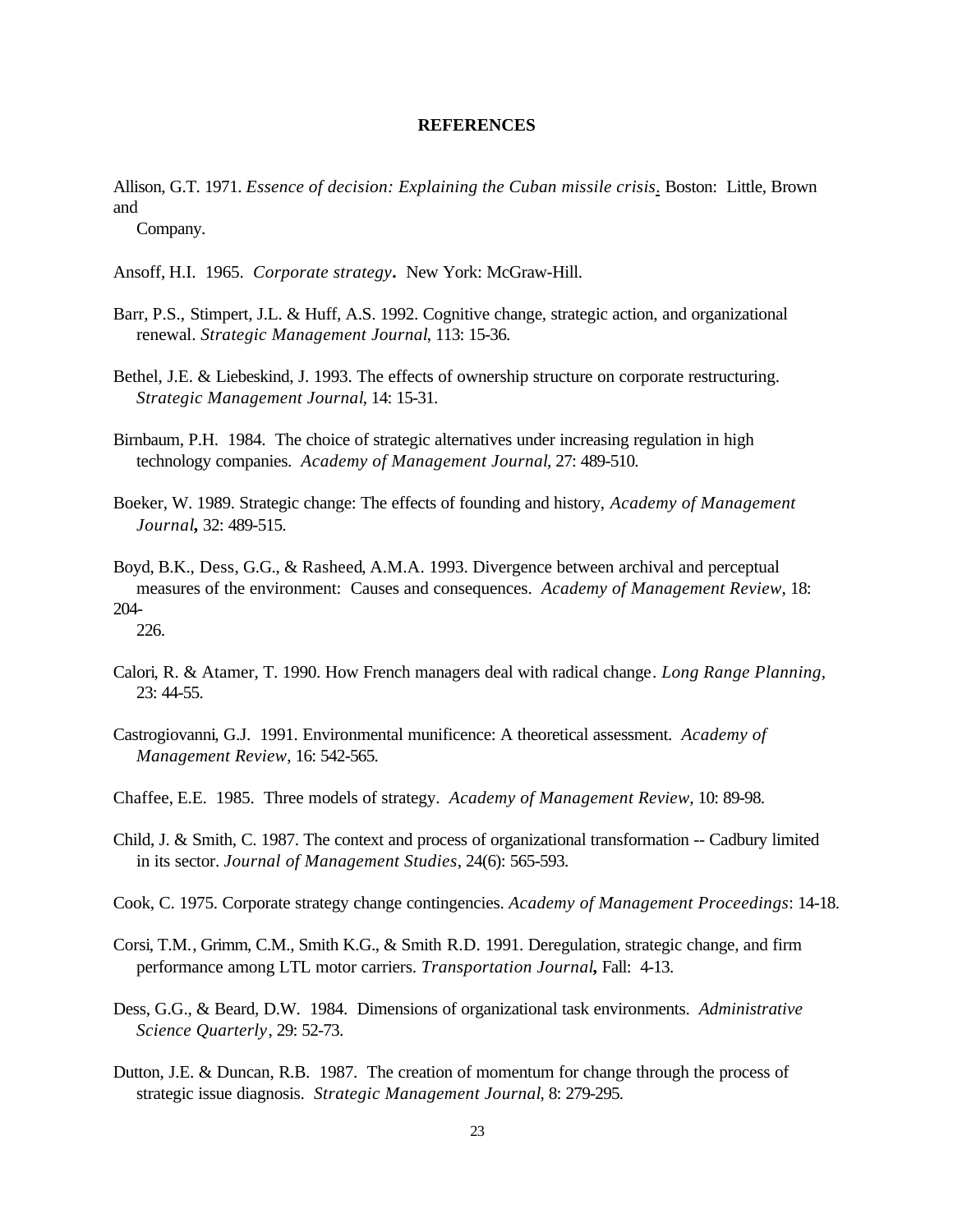- Dutton, J.E. & Jackson, S.J. 1987. Categorizing strategic issues: Links to organizational action. *Academy of Management Review*, 12: 76-90.
- Eisenhardt, K.M., & Bourgeois, L.J. 1988. Politics of strategic decision making in high-velocity environments. *Academy of Management Journal*, 31: 737-770.
- Fombrun, C.J. & Ginsberg, A. 1990. Shifting gears: Enabling change in corporate aggressiveness. *Strategic Management Journal*, 11: 297-308.
- Fombrun, C. J. 1993. Envisioning Strategic Change. In P. Shrivastava, A. Huff & J. Dutton (Eds.), *Advances in Strategic Management* , 9: 157-188. Greenwich, CT: JAI Press.
- Gaertner, K. 1989. Winning and losing: Understanding managers' reactions to strategic change. *Human Relations***,** 42: 527-545.
- Gersick, C.J.G. 1994. Pacing strategic change: The case of a new venture. *Academy of Management Journal*, 37: 9-45.
- Gibbs, P.A. 1993. Determinants of corporate restructuring: The relative importance of corporate governance, takeover threat, and free cash flow. *Strategic Management Journal*, 14: 51-68.
- Ginn, G. 1990. Strategic change in hospitals: An examination of the response of the acute care hospital to the turbulent environment of the 1980's. *Health Services Research***,** 25: 566-591.
- Ginsberg, A. 1988. Measuring and modeling changes in strategy: Theoretical foundations and empirical directions. *Strategic Management Journal*, 9: 559-575.
- Ginsberg, A. & Abrahamson, E. 1991. Champions of change and strategic shifts: The role of internal and external change advocates. *Journal of Management Studies*, 28: 173-190.
- Ginsberg, A. & Buchholtz, A. 1990. Converting to for-profit status: Corporate responsiveness to radical change. *Academy of Management Journal*, 33: 445-477.
- Gioia, D.A., & Chittipeddi, K. 1991. Sense-making and sense-giving in strategic change initiation. *Strategic Management Journal*, 12: 433-448.
- Glick, W.H., Huber, G.P., Miller, C.C., Doty, D.H., & Sutcliffe, K.M. 1990. Studying changes in organizational design and effectiveness: Retrospective event histories and periodic assessments. *Organization Science*, 1: 293-312.
- Goodstein, J. & Boeker, W. 1991. Turbulence at the top: A new perspective on governance structure changes and strategic change. *Academy of Management Journal*, 34: 306-330.
- Goodstein, J., Gautam, K., & Boeker, W. 1994. The effects of board size and diversity on strategic change. *Strategic Management Journal*, 15: 241-250.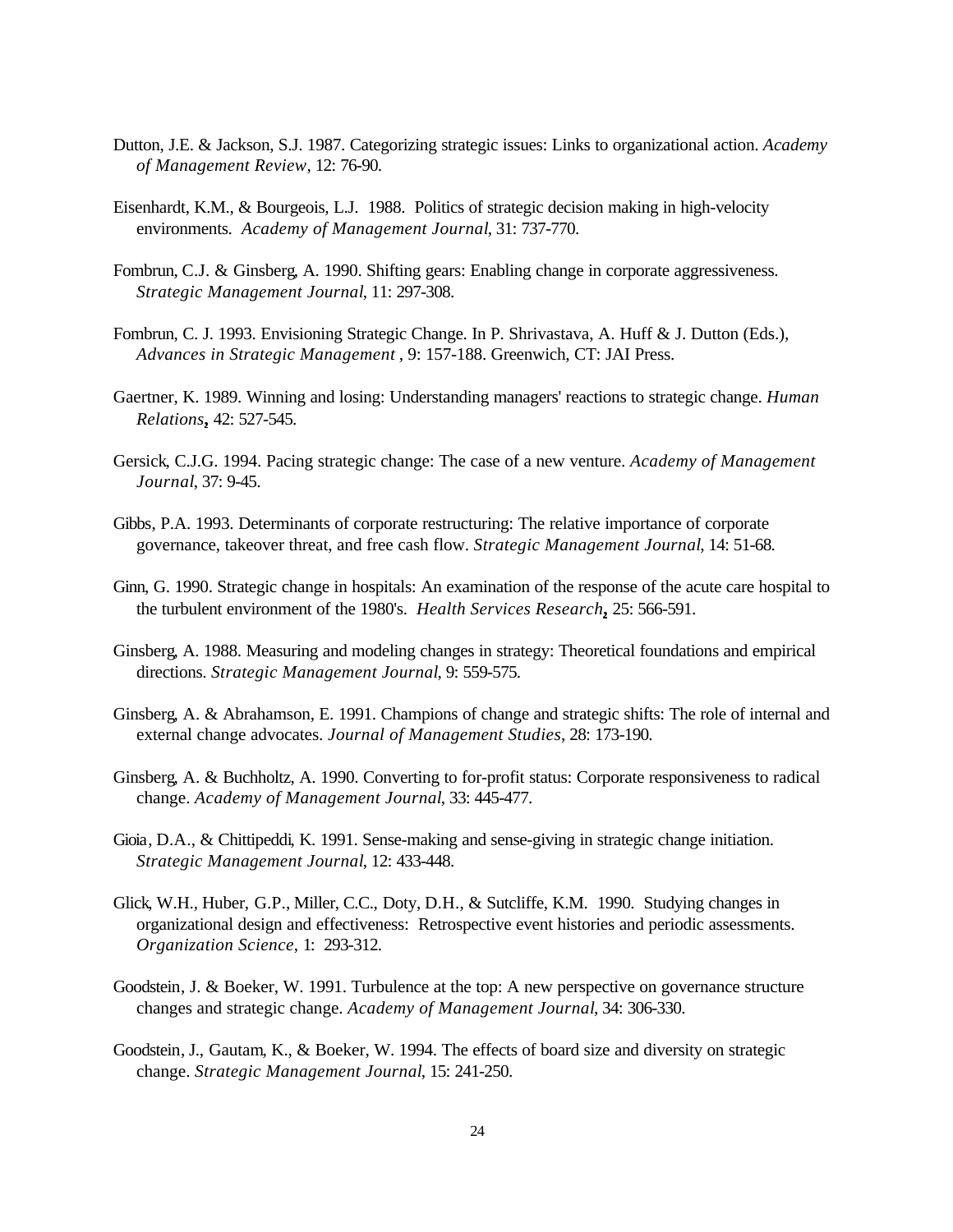- Graham, K.R. & Richards, M.D. 1979. Relative performance deterioration: Management and strategic change in rail-based holding companies. *Academy of Management Proceedings*: 108-112.
- Greiner, L.E. & Bhambri, A. 1989. New CEO intervention and dynamics of deliberate strategic change. *Strategic Management Journal*, 10: 67-86.
- Grimm, C.M., Corsi, T.M., & Smith, R.D. 1993. Determinants of strategic change in the LTL motor carrier industry: A discrete choice analysis. *Transportation Journal***,** Summer: 56-62.
- Grimm, C.M. & Smith, K.G. 1991. Management and organizational change: A note on the railroad industry. *Strategic Management Journal*, 12: 557-562.
- Grinyer, P. & McKiernan, P. 1990. Generating major change in stagnating companies. *Strategic Management Journal*, 11: 131-146.
- Hambrick, D.C. & Schecter, S.M. 1983. Turnaround strategies for mature industrial-product business units. *Academy of Management Journal*, 26: 231-248.
- Harrigan, K.R. 1981. Deterrents to divestiture. *Academy of Management Journal*, 21: 306-323.
- Hart, S., & Banbury, C. 1994. How strategy-making processes can make a difference.*Strategic Management Journal***,** 15: 251-269.
- Haveman, H.A. 1992. Between a rock and a hard place: Organizational change and performance under conditions of fundamental environmental transformation. *Administrative Science Quarterly*, 37: 48- 75.

Hofer, C.W. & Schendel, D. 1978. *Strategy formulation: Analytical concepts***.** St. Paul: West Publishing.

- Hoskisson, R., & Johnson R.A. 1992. Corporate restructuring and strategic change: The effect on diversification strategy and R&D intensity.*Strategic Management Journal,* 13: 625-634.
- Huff, J.O., Huff, A.S., & Thomas, H. 1992. Strategic renewal and the interaction of cumulative stress and inertia. *Strategic Management Journal*, 3: 55-75.

Hunter, J.E., & Schmidt, F.L. 1990. *Methods of meta-analysis: Correcting error and bias in research findings*. Newbury Park: Sage Publications.

- Jauch, L. R., Osborne, R.N., & Gleuck, W.F. 1980. Short term financial success in large business organizations: The environment-strategy connection. *Strategic Management Journal*, 1: 49-63.
- Johnson, G. 1992. Managing strategic change. *Long Range Planning*, 25(1): 28-36.

Johnson, G. 1987. *Strategic change and the management process***.** New York: Basil Blackwell.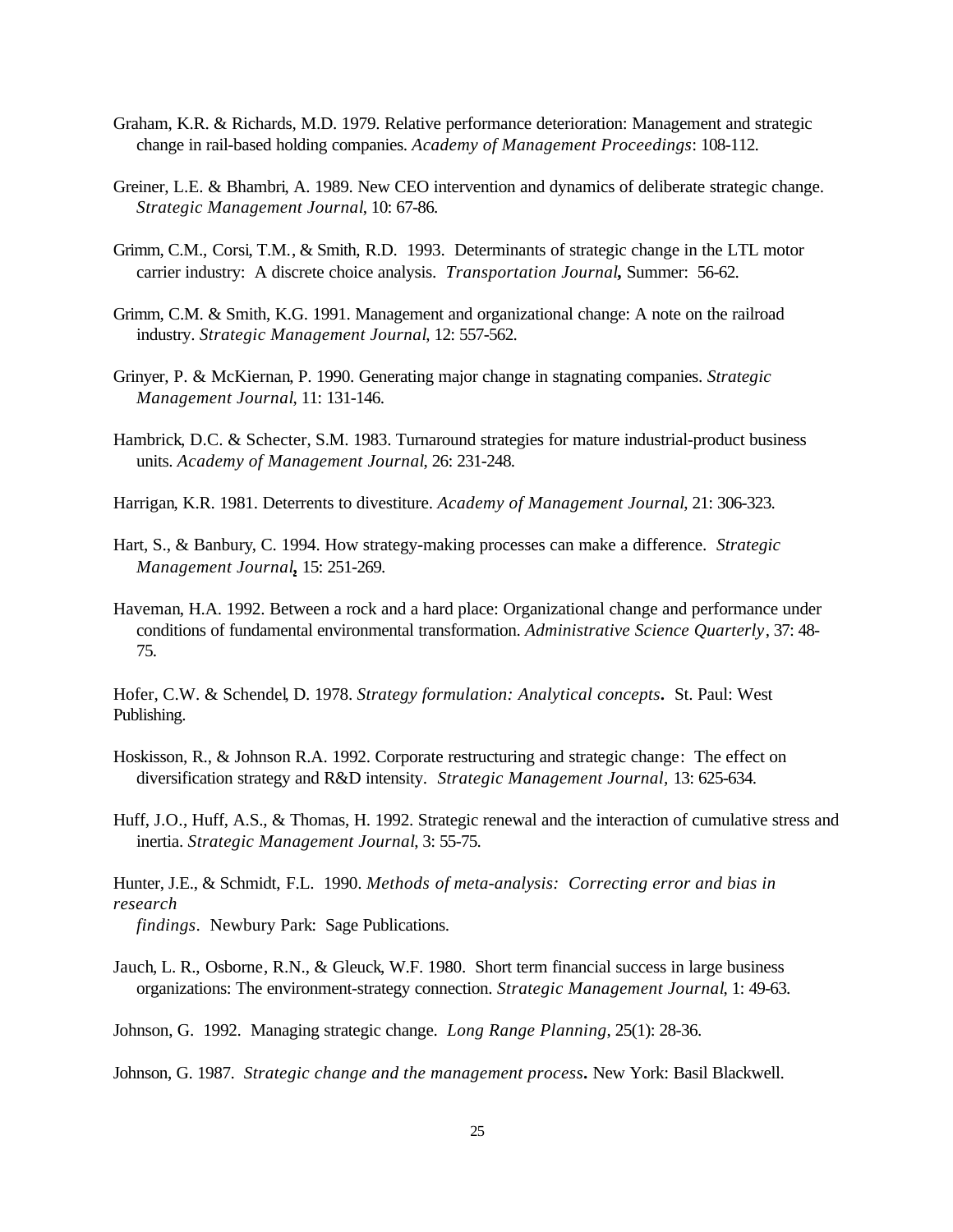- Johnson, R.I., Hoskisson, R.E., & Hitt, M.A. 1993. Board of director involvement in restructuring: The effects of board vs. managerial controls & characteristics. *Strategic Management Journal*, 114: 33- 50.
- Kelly, D, & Amburgey, T.L. 1991. Organizational inertia and momentum: A dynamic model of strategic change. *Academy of Management Journal*, 34: 591-612.
- Koberg, C.S. 1987. Resource scarcity, environmental uncertainty, and adaptive organizational behavior. *Academy of Management Journal*, 30: 798-807.
- Lant, T.K. & Mezias, S.J. 1992. An organizational learning model of convergence and reorientation. *Organization Science*, 3: 47-71.
- Lant, T.K., Milliken, F.J., & Batra, B. 1992. The role of managerial learning and interpretation in strategic persistence and reorientation: An empirical exploration. *Strategic Management Journal*, 13: 585-608.
- McCutchen, W.W. 1993. Strategy changes as a response to alterations in tax policy. *Journal of Management*, 19: 575-593.
- Meyer, A.D. 1982. Adapting to environmental jolts. *Administrative Science Quarterly*, 27: 515-537.
- Meyer, A.D., Brooks, G.R., & Goes, J.B. 1990. Environmental jolts and industry revolutions: Organizational responses to discontinuous change. *Strategic Management Journal*, 11: 93-110.
- Miller, D & Friesen, P.H. 1980a. Archetypes of organizational transition. *Administrative Science Quarterly*, 25: 268-299.
- Miller, D. & Friesen, P.H. 1980b. Momentum and revolution in organizational adaptation. *Academy of Management Journal*, 23: 591-614.
- Mintzberg, H. 1990a. The design school: Reconsidering the basic premises of strategic management. *Strategic Management Journal*, 6: 257-272.
- Mintzberg, H. 1990b. Strategy formation: Schools of thought. In J. Fredrickson (ed.), *Perspectives on strategic management*: 105-236. Cambridge, MA: Ballinger.
- Mintzberg, H. & McHugh, A. 1985. Strategy formation in an adhocracy. *Administrative Science Quarterly,* 30: 160-197.
- Mintzberg, H., & Waters, J., 1982. Tracking strategy in an entrepreneurial firm. *Academy* of *Management Journal*, 25: 465-499.
- Nutt, P. 1986. Tactics of implementation. *Academy of Management Journal***,** 29: 230-261.
- Nutt, P. 1987. Identifying and appraising how managers install strategy*. Strategic Management Journal, 8*: 1-14.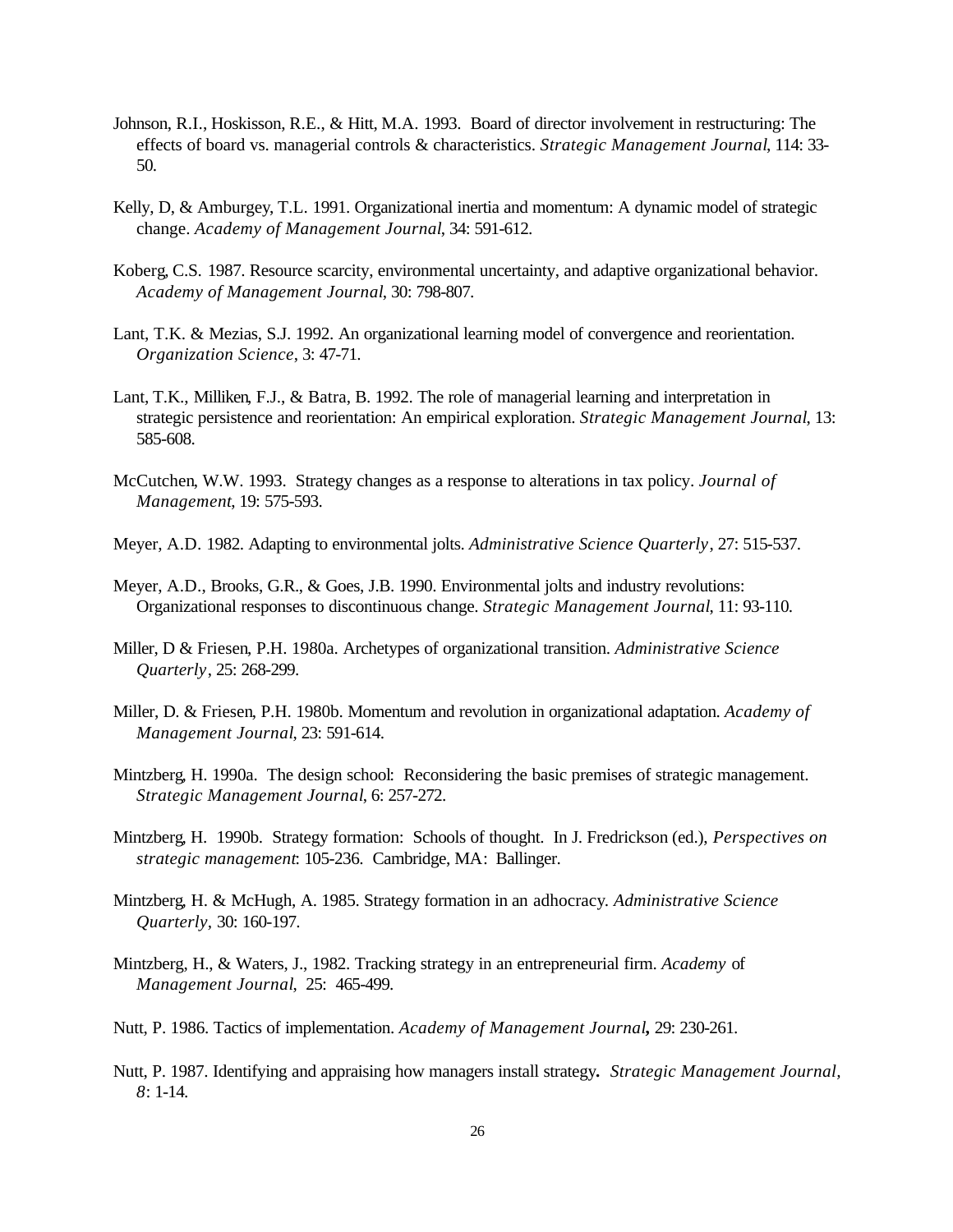- Oster, S. 1982. Intraindustrial structure and the ease of strategic change. *Review of Economics and Statistics*, 64: 376-383.
- Pettigrew, A. 1987. Context and action in the transformation of the firm*. Journal of Management Studies*, 24(6): 649-670.
- Quinn, J.B. 1980. *Strategies for change: Logical incrementalism*. New York: Irwin.
- Schendel, D.E., Patton, G.R., & Riggs. 1976. Corporate turnaround strategies: A study of profit decline and recovery. *Journal of General Management*, Spring: 93-111.
- Simons, R. 1994. How new top managers use control systems as levers of strategic renewal. *Strategic Management Journal*, 15: 169-189.
- Singh, J.V., House, R.J., & Tucker D. 1986. Organizational change and organizational mortality. *Administrative Science Quarterly***,** 31: 587-611.
- Smart, C. & Vertinsky, I. 1984. Strategy and the environment: A study of corporate responses to crises. *Strategic Management Journal*, 5: 199-213.
- Smith, K.G. & Grimm, C.M. 1987. Environmental variation, strategic change and firm performance: A study of railroad deregulation. *Strategic Management Journal*, 8: 363-376.
- Staw, B.M., Sandelands, L.E., & Dutton, J.E. 1981. Threat-rigidity effects in organizational behavior: A multilevel analysis. *Administrative Science Quarterly*, 26: 501-524.
- Thomas, J.B., Clark, S.M., & Gioia, D.A. 1993. Strategic sensemaking and organizational performance: Linkages among scanning, interpretation, action, and outcomes. *Academy of Management Journal*, 36: 239-270.
- Tushman, M.L., & Anderson, P.A. 1986. Technological discontinuities and organizational environments. *Administrative Science Quarterly*, 31: 439-465.
- Tushman, M.L., Virany, B & Romanelli, E. 1985. Executive succession, strategic reorientations, and organizational evolution: The minicomputer industry as case in point. *Technology in Society*, 7: 297- 313.
- Van de Ven, A.H., & Huber, G.P. 1990. Longitudinal field research methods for studying processes of organizational change. *Organization Science*, 1: 213-219.
- Van de Ven, A.H. & Poole, M.S. 1995. Explaining development and change in organizations. *Academy of Management Review*, 20(3): 510-540.
- Van de Ven, A.H., & Poole, M.S. 1990. Methods for studying innovation development in the Minnesota Innovation Research Program. *Organization Science*, 1: 313-335.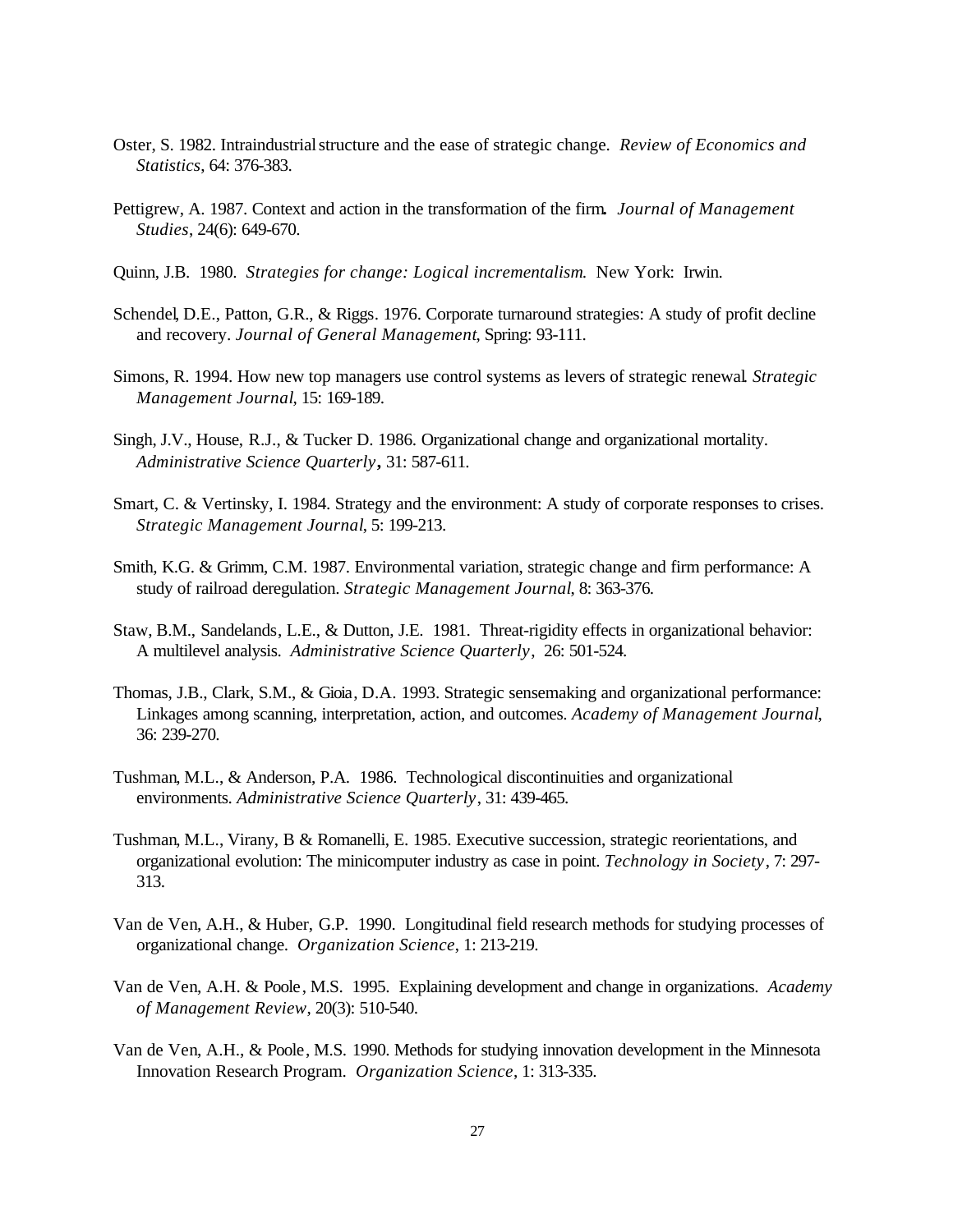- Walsh, J.P. 1995. Managerial and organizational cognition: Notes from a trip down memory lane. *Organization Science*, 6(3): 280-321.
- Webb , J. & Dawson., P. 1991. Measure for measure: Strategic change in an electronics instruments corporation. *Journal of Management Studies*, 28(2): 191-206.
- Whipp, R., Rosenfeld, R., & Pettigrew, A. 1989. Culture and competitiveness: Evidence from two mature UK industries. *Journal of Management Studies*, 26(6): 561-585.
- Wiersema, M.F. & Bantel, K.A. 1993. Top management team turnover as an adaptation mechanism: The role of the environment. *Strategic Management Journal*, 14: 485-504.
- Wiersema, M.F. & Bantel, K.A. 1992. Top management team demography and corporate strategic change. *Academy of Management Journal*, 35: 91-121.
- Wiersema, M.F. 1992. Strategic consequences of executive succession within diversified firms. *Journal of Management Studies*, 29: 73-94.
- Yetton, P.W., Johnston, K.D., & Craig, C.F. 1994. Computer-aided architects: A case study of information technology and strategic change. *Sloan Management Review***,** 35: 57-67.
- Zajac, E.J., & Kraatz, M.S. 1993. A diametric model of strategic change: Assessing the antecedents and consequences of restructuring in the higher education industry. *Strategic Management Journal*, 14: 83-102.
- Zajac, E.J., & Shortell, S.M. 1989. Changing generic strategies: Likelihood, direction, and performance implications. *Strategic Management Journal*, 10: 413-430.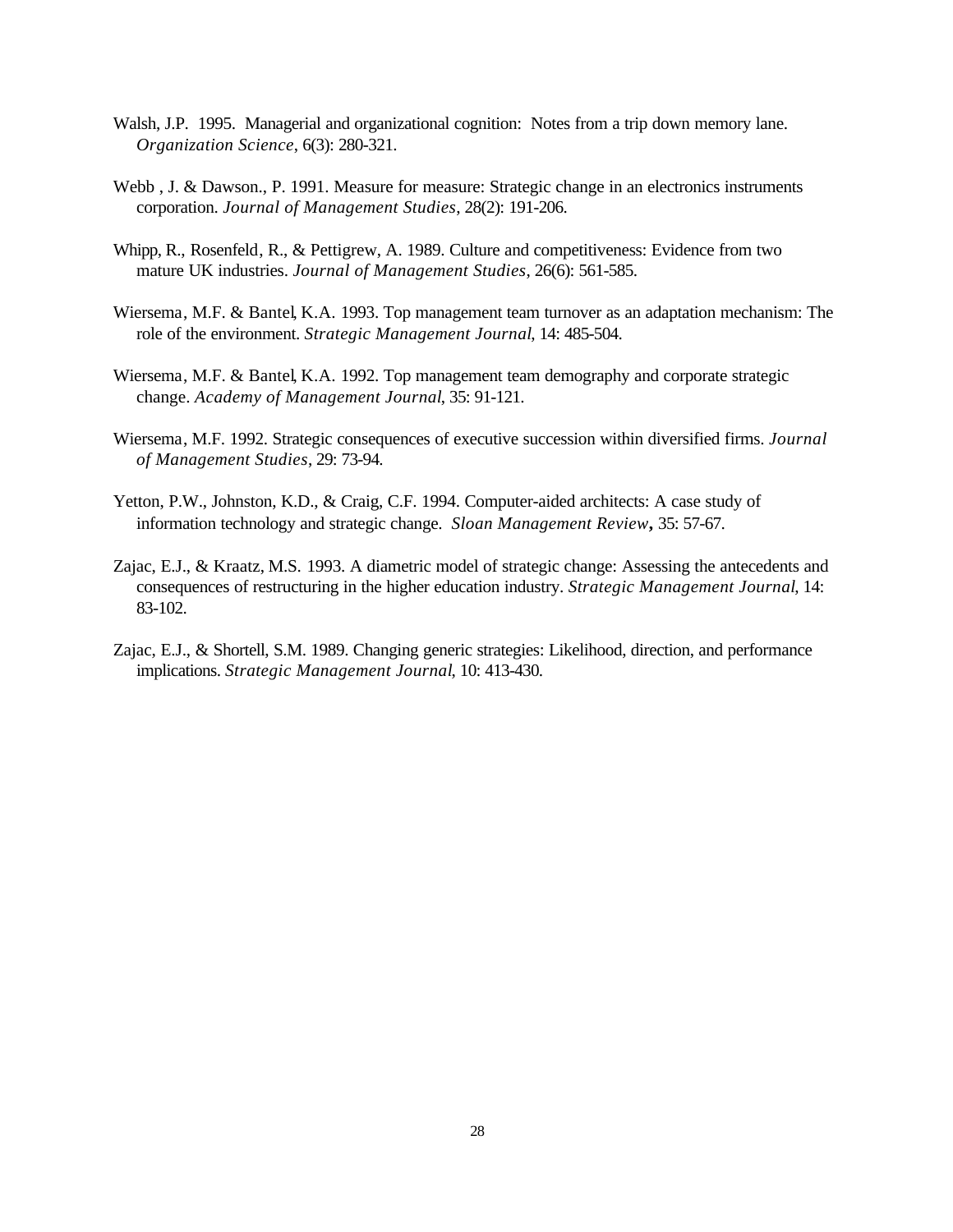## **APPENDIX**

Our review includes all empirical studies on strategic change from more than 20 leading academic management journals covering the period 1980 through 1994. Our classification scheme captures the similarities (theoretical and methodological) across studies which are included within one lens. We first classified the studies according to the three theoretical lenses using the following criteria. If strategic change was conceptualized as a unitary concept (i.e., a change in the content of strategy), the study was classified under the rational lens; if a change in strategy was conceptualized in a non-unitary way, as a combination of changes in the content of strategy and organizational/environmental conditions, then the study was classified as using the learning lens. Finally, those studies explicitly operationalizing the managerial cognitions or knowledge structures in the strategic change process were classified under the cognitive lens. While most studies could be cleanly classified into one lens, several studies drew on multiple lenses for understanding strategic change and were classified separately as multi-lens studies (all multi-lens studies combined the learning and cognitive lenses with two exceptions; Ginsberg  $\&$ Abrahamson (1991) combined rational and cognitive lenses and Thomas et al. (1993) used all three lenses). Once classified according to a theoretical lens, the studies were further codified as follows: (1) the specific linkages from the framework that were examined empirically in the study, (2) the definitions of any environmental and/or organizational contextual variables reported in the study, (3) operational-ization of changes in the content of strategy (where explicit), (4) definitions of managerial action(s) examined, if explicit, (5) definitions of managerial cognition(s) examined, if explicit, (6) the definitions of outcome variable(s) (i.e., economic and/or non-economic), (7) details of the sample including sample size and time period, and (8) the data analysis methods employed. While the detailed classification of the 59 studies along these eight dimensions can be obtained from the authors, below we provide the list of studies included within each of the four categories to facilitate our discussion in the text.

**1. Rational Lens Studies:** Goodstein, Gautam & Boeker (1994); Bethel & Liebeskind (1993); Gibbs (1993); Grimm, Corsi & Smith (1993); McCutchen (1993); Wiersema & Bantel (1993); Zajac & Kraatz (1993); Haveman (1992); Hoskisson & Johnson (1992); Wiersema & Bantel (1992); Wiersema (1992); Corsi, Grimm, Smith & Smith (1991); Goodstein & Boeker (1991); Grimm & Smith (1991); Kelly & Amburgey (1991); Fombrun & Ginsberg (1990); Ginn (1990); Ginsberg & Buccholtz (1990); Boeker (1989); Zajac & Shortell (1989); Smith & Grimm (1987); Singh, House & Tucker (1986); Birnbaum (1984); Hambrick & Schechter (1983); Oster (1982); Harrigan (1981); Jauch, Osborne, & Glueck (1980); Graham & Richards (1979).

**2. Learning Lens Studies:** Gersick (1994); Simons (1994); Yetton, Johnston, & Craig (1994); Johnson, Hoskisson & Hitt (1993); Huff, Huff & Thomas (1992); Lant & Mezias (1992); Calori & Atamer (1990); Meyer, Brooks, & Goes (1990); Nutt (1987); Mintzberg & McHugh (1985); Tushman, Virany & Romanelli (1985); Mintzberg & Waters (1982); Miller & Friesen (1980a); Miller & Friesen (1980b); Schendel, Patton & Riggs (1976).

**3. Cognitive Lens Studies:** Gioia & Chittipeddi (1991); Webb & Dawson (1991); Gaertner (1989); Whipp, Rosenfeld & Pettigrew (1989); Child & Smith (1987); Pettigrew (1987); Smart & Vertinsky (1984); Cook (1975).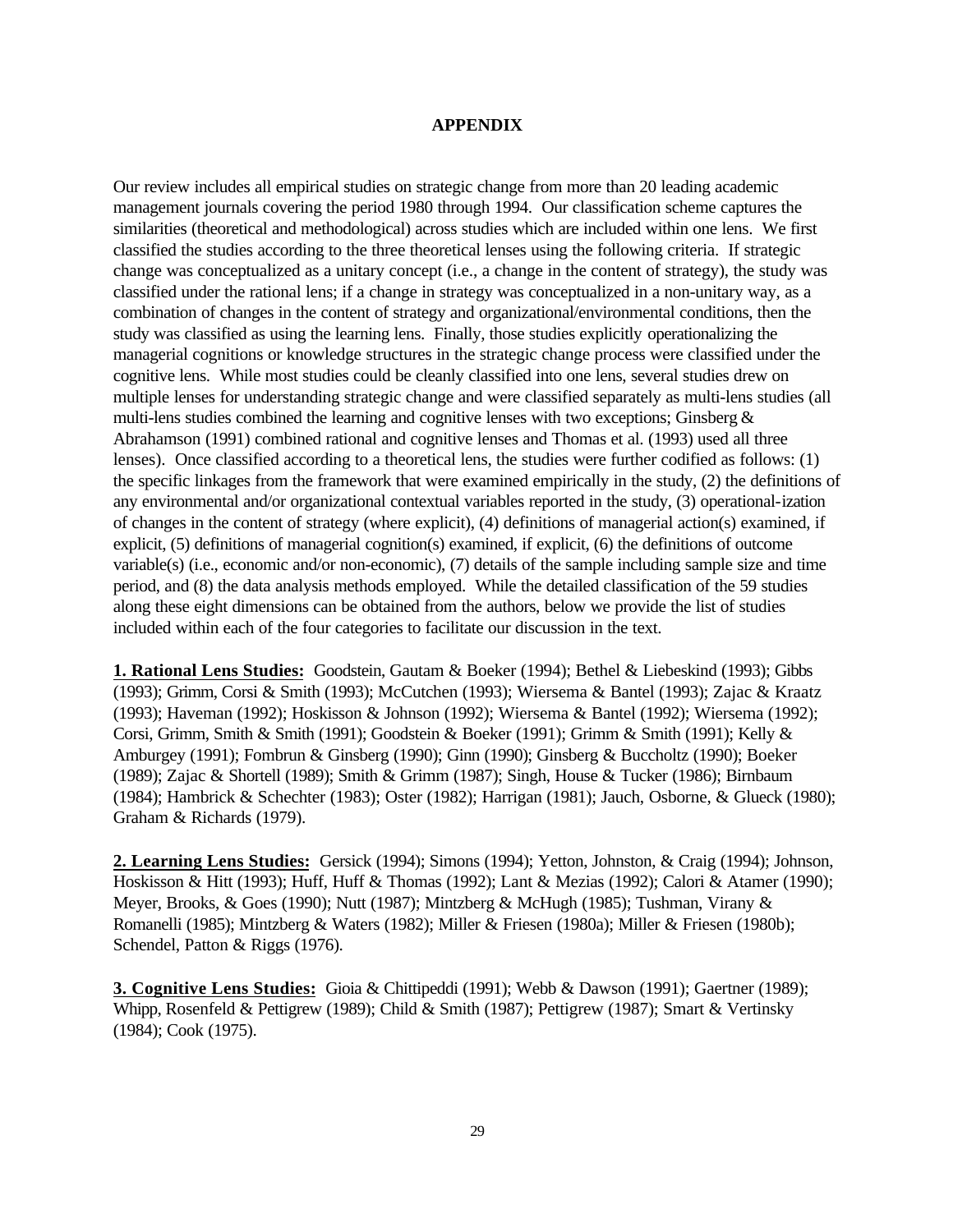**4. Multi-lens Studies:** Thomas, Clark & Gioia (1993); Barr, Stimpert & Huff (1992); Lant, Milliken & Batra (1992); Ginsberg & Abrahamson (1991); Grinyer & McKiernan (1990); Greiner & Bhambri (1989); Koberg (1987); Meyer (1982).